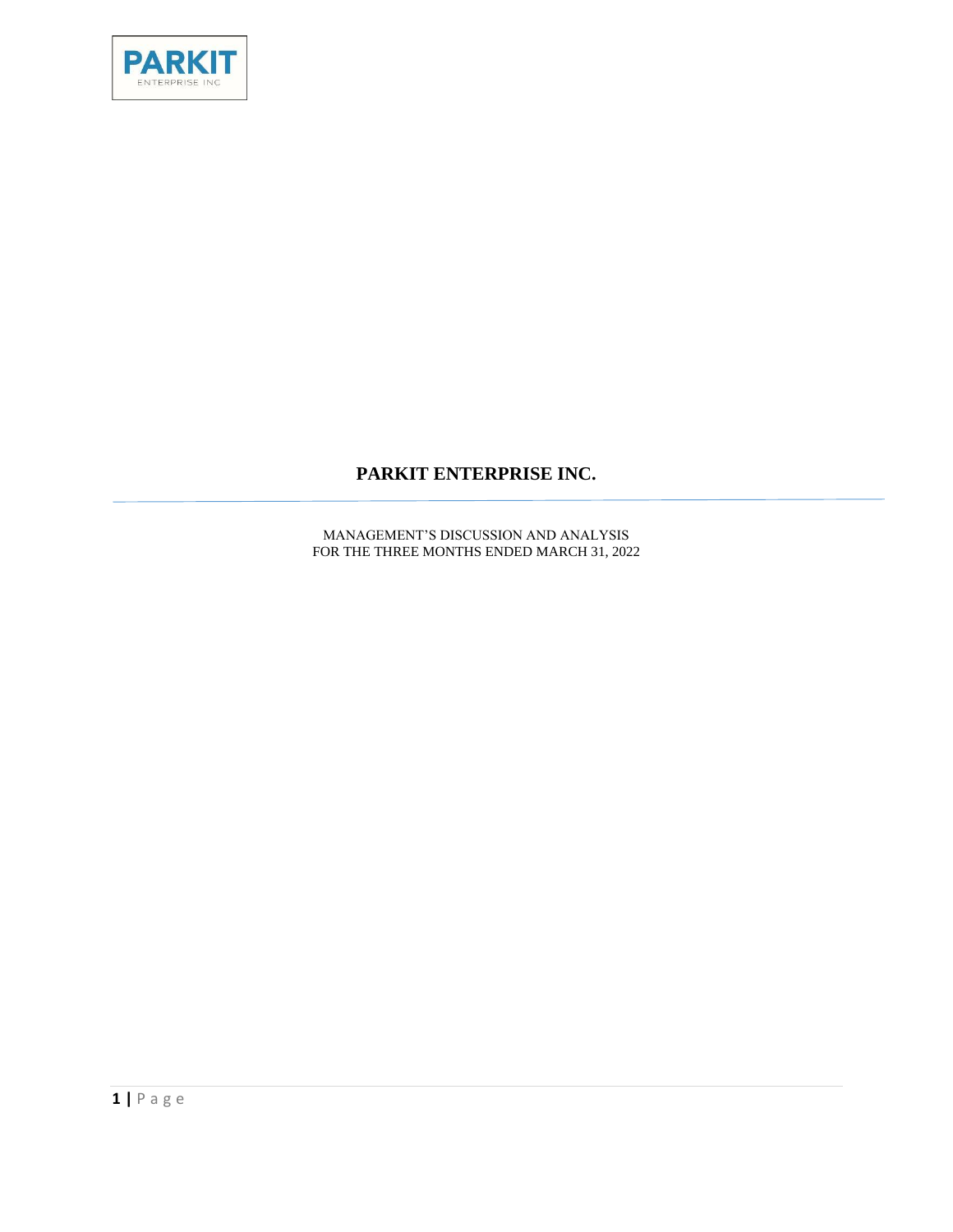

## **Table of Contents**

| Financial results for three months and twelve months ended March 31, 2022 11 |  |
|------------------------------------------------------------------------------|--|
|                                                                              |  |
|                                                                              |  |
|                                                                              |  |
|                                                                              |  |
|                                                                              |  |
|                                                                              |  |
|                                                                              |  |
|                                                                              |  |
|                                                                              |  |
|                                                                              |  |
|                                                                              |  |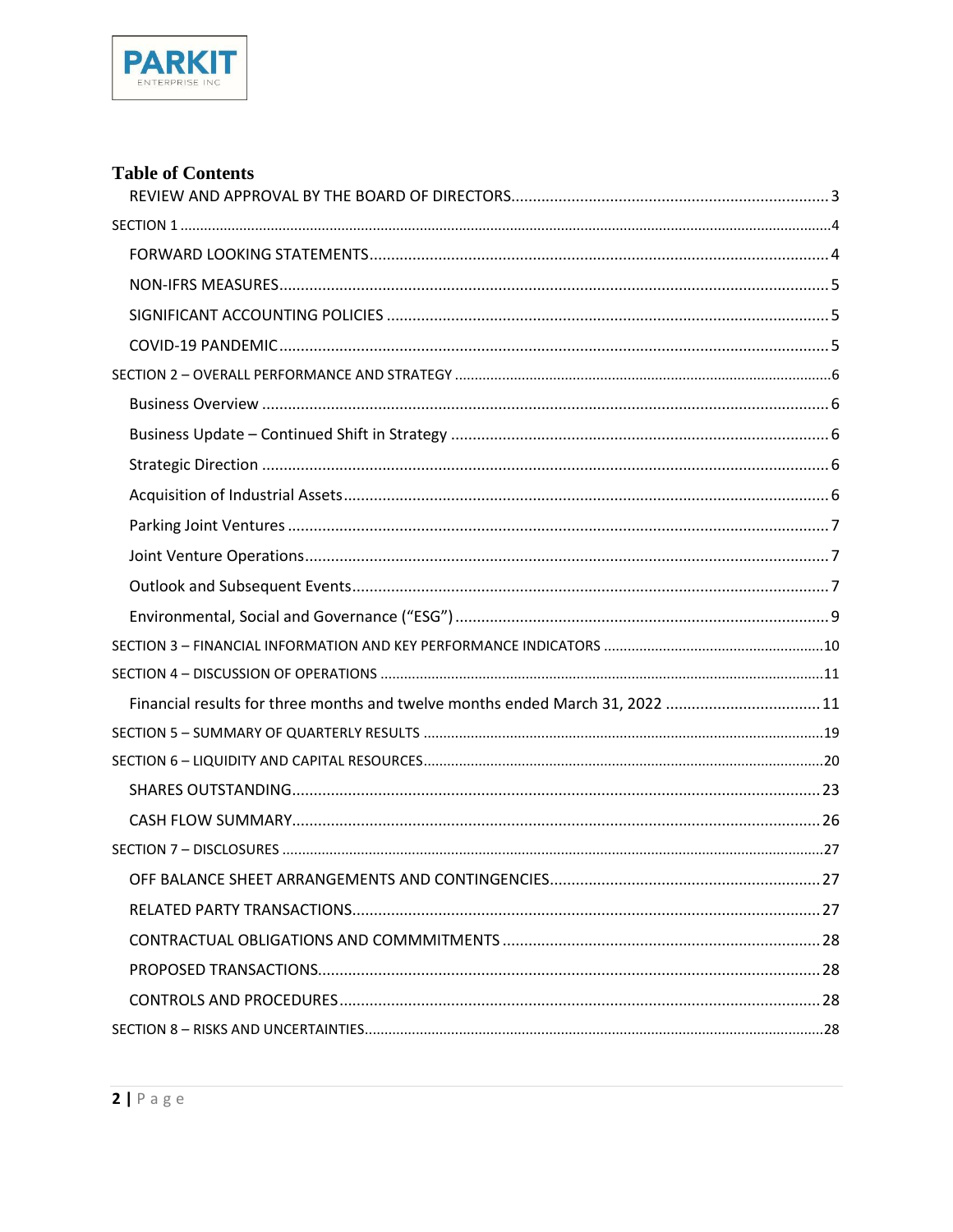

This Management's Discussion and Analysis ("MD&A") is prepared as of May 25, 2022 and outlines the business strategy, risk profile, business outlook and analysis of financial performance and financial position of Parkit Enterprise Inc. ("Parkit," or "the Company") for the three months ended March 31, 2022 ("Q1"). This MD&A should be read in conjunction with the unaudited condensed consolidated interim financial statements and accompanying notes for three months ended March 31, 2022 (the "Financial Statements").

This MD&A is based on financial statements prepared in accordance with International Financial Reporting Standards ("IFRS"). All dollar amounts are in Canadian dollars ("CAD"), unless otherwise stated.

#### <span id="page-2-0"></span>REVIEW AND APPROVAL BY THE BOARD OF DIRECTORS

The Board of Directors approved the contents of this MD&A on May 25, 2022.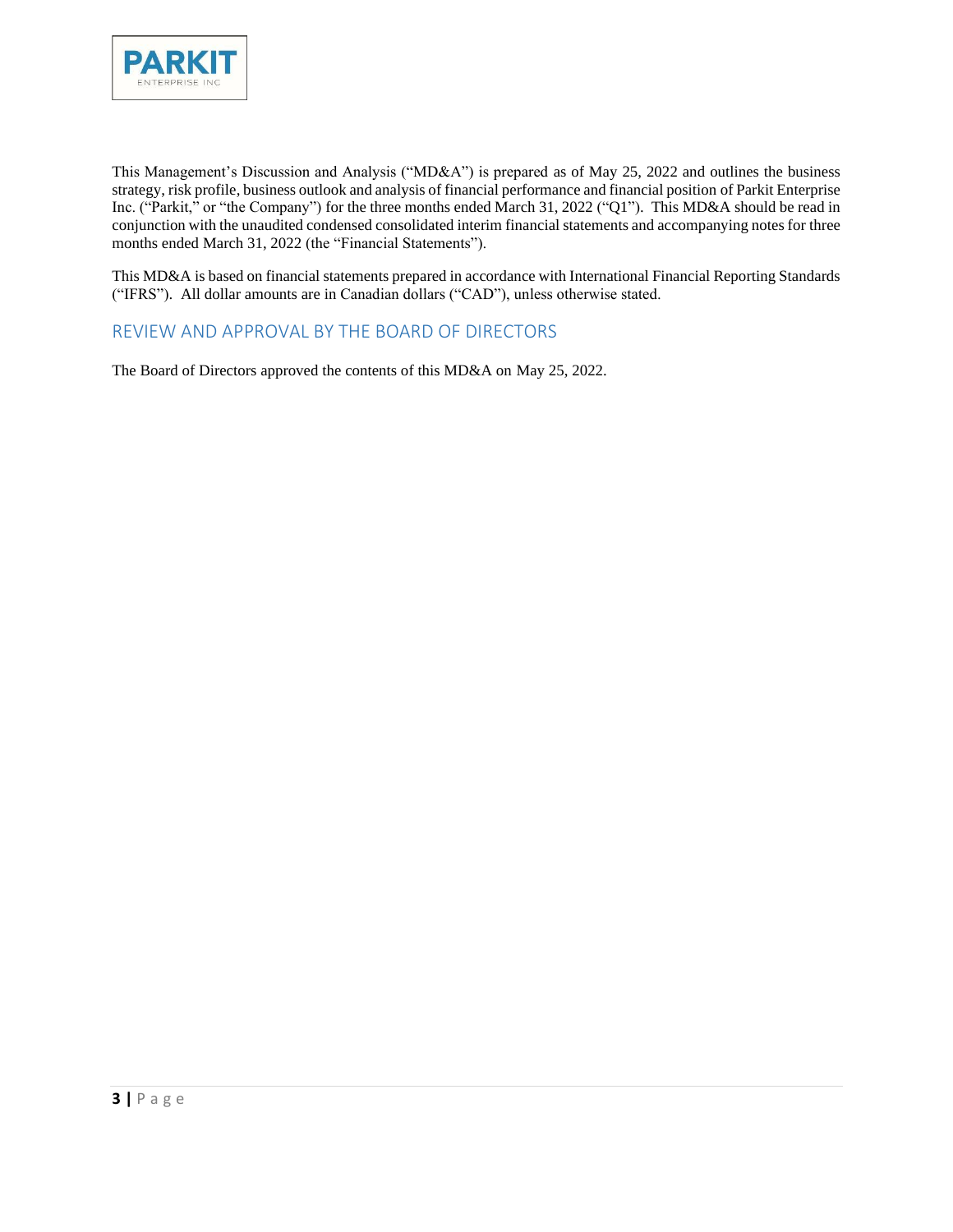

# <span id="page-3-1"></span><span id="page-3-0"></span>SECTION 1 FORWARD LOOKING STATEMENTS

Included in this MD&A is certain forward-looking information, as such term is defined under applicable Canadian securities laws. This information relates to future events or future performance and reflects management's expectations and assumptions regarding the growth, results of operations, performance and business prospects and opportunities of the Company. Such forward-looking information reflects management's current beliefs and is based on information currently available to management and a number of assumptions that management believed were reasonable on the day such forward-looking information was presented. In some cases, forward-looking information can be identified by terminology such as "may", "will", "should", "expect", "plan", "anticipate", "intend", "believe", "estimate", "predict", "potential", "continue" or the negative or grammatical variations of these terms or other similar expressions concerning matters that are not historical facts. In particular, information regarding the Company's future operating results and economic performance is forward-looking information. A number of factors could cause actual events or results to differ materially from the events and results discussed in the forward-looking information. See "Risks and Uncertainties".

Forward-looking information relates to analyses and other information that are based on forecasts of future results, estimates of amounts not yet determinable and other uncertain events. Forward-looking information, by its nature, is based on assumptions, including those described in the paragraph below, and involve known and unknown risks, uncertainties and other factors that may cause the actual results, performance or achievements to differ materially from those expressed in the forward-looking information. Any forecasts or forward-looking predictions or statements cannot be relied upon due to, among other things, changing external events and general uncertainties of the business. These forward-looking statements include, among other things, statements relating to:

- Establishment and expansion of business segments
- Capital and general expenditures
- Projections of market prices and costs
- Expectations regarding the ability to raise capital
- Treatment under governmental regulatory regimes

Actual results could differ materially from those anticipated in this MD&A as a result of the factors set forth below and elsewhere in the MD&A:

- Liabilities inherent in our operations
- Uncertainties associated with estimated market demand and sector activity levels
- Competition for, among other things, capital, acquisitions and skilled personnel
- Fluctuations in foreign exchange or interest rates and stock market volatility
- The impact of the COVID-19 pandemic on operations
- The other factors discussed under "Risks and Uncertainties"

Prospective purchasers are cautioned that the foregoing list is not exhaustive of all factors and assumptions which may have been used. Although the Company has attempted to identify important factors that could cause actual results to differ materially, there may be other factors that cause results not to be as anticipated, estimated or intended.

All forward-looking information in this MD&A, is qualified by these cautionary statements. The forward-looking information is made only as of the date that such information is made and is subject to change after such date. The Company disclaims any intention or obligation to update or revise any forward-looking information whether as a result of new information, future events or otherwise, except as required under applicable securities regulations.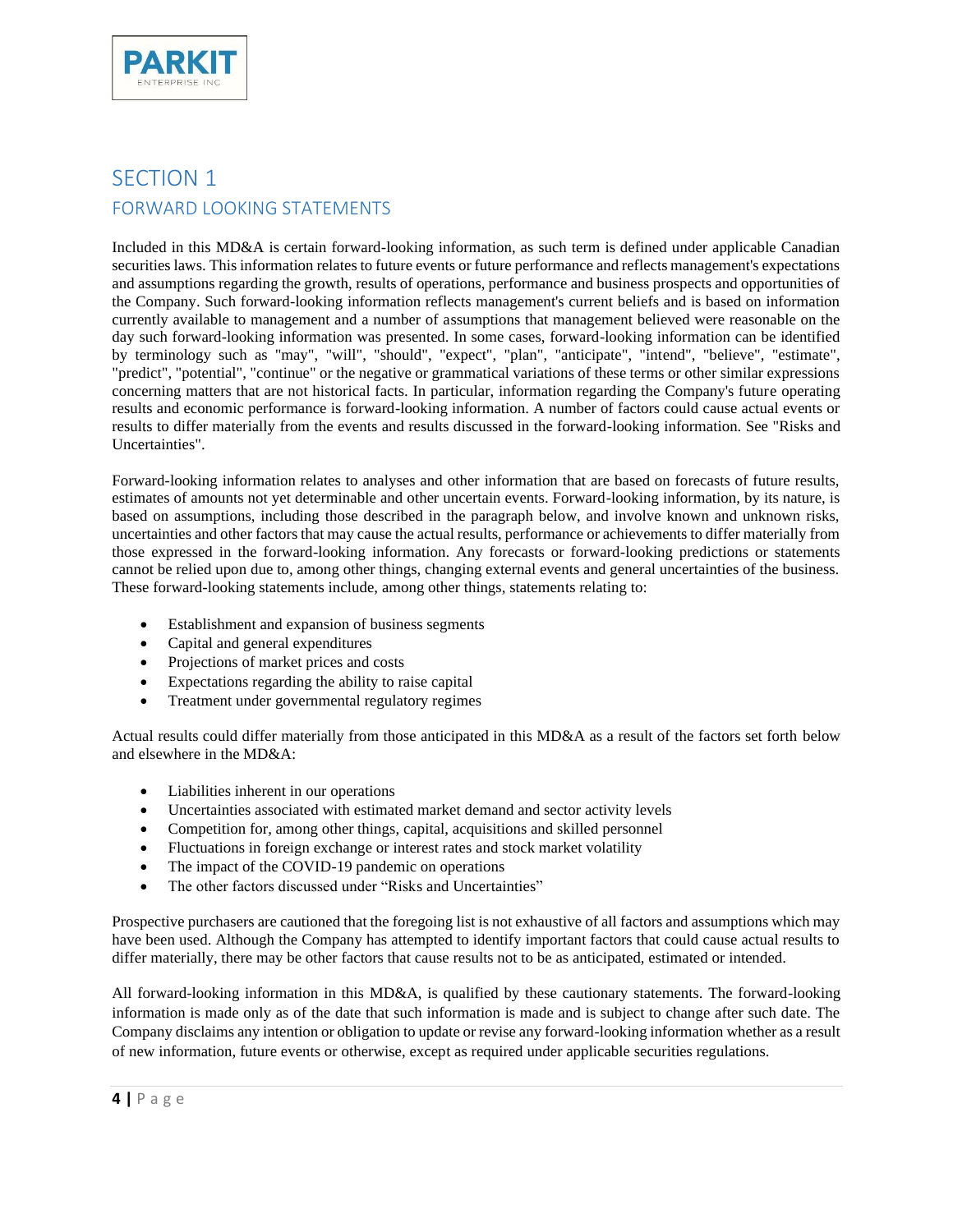

## <span id="page-4-0"></span>NON-IFRS MEASURES

Certain terms used in the MD&A such as "Income from Operations", "Yield", "Appraised Value", "Investor Rate of Return" and any related per share amounts used by management to measure, compare and explain the operating results and financial performance of the Company are not recognized terms under IFRS, and therefore should not be construed as alternatives to net income or cash flow from operating activities calculated in accordance with IFRS. Management believes that these terms are relevant measures in comparing the Company's performance to industry data, and the Company's ability to earn cash from, and invest cash in real estate. These terms are defined in this MD&A. Such terms to not have standardized meaning prescribed by IFRS and may not be comparable to similarly titled measures presented by other publicly traded companies.

Net operating income ("NOI") is a non-IFRS measure commonly used as a measurement tool in real estate businesses. Net operating income is equal to net rental income ("NRI") presented in the Financial Statements. For the purposes of this MD&A, NRI is defined as investment property revenue less investment property operating costs. NRI does not include interest expense or income, depreciation and amortization, corporate administrative costs, stock based compensation costs or taxes. NRI assists management in assessing profitability and valuation from principal business activities.

Funds from Operations ("FFO") is a non-IFRS measure of operating performance as it focuses on cash flow from operating activities. REALPAC is the national industry association dedicated to advancing the long-term vitality of Canada's real property sector. REALPAC defines Funds From Operations (FFO) as net income (calculated in accordance with IFRS), adjusted for, among other things, depreciation, transaction costs, gains and losses from property dispositions, foreign exchange, as well as other non-cash items. AFFO is FFO, but adjusted for straight-line rent adjustments, normal capital expenditures and normalized tenant incentives and leasing commissions. The Company's goal is to increase FFO and AFFO over the long term. While the Company's methods of calculating FFO and AFFO comply with REALPAC recommendations, they may differ from and not be comparable to those used by other companies.

### <span id="page-4-1"></span>SIGNIFICANT ACCOUNTING POLICIES

The Company's significant accounting policies are described in Note 2 to its unaudited condensed consolidated interim financial statements for the three months ended March 31, 2022. The preparation of financial statements requires the Company to make estimates and judgements that affect the reported results. For a detailed discussion of the critical estimates refer to Note 4 to the Company's audited consolidated financial statements for the year ended December 31, 2021, two months ended December 31, 2020 and year ended October 31, 2020.

### <span id="page-4-2"></span>COVID-19 PANDEMIC

In March 2020, the World Health Organization declared coronavirus COVID-19 a global pandemic ("COVID-19" or "the pandemic"). This contagious disease outbreak has adversely affected workforces, economies, and financial markets globally. It has been very challenging to both businesses and individuals in response to the rapidly changing coronavirus pandemic.

The Company has undertaken certain measures in response to the COVID-19 pandemic.

- The Company is monitoring guidance and programs from the government, regulators, and health authorities.
- Personnel are working remotely and maintaining social distancing.
- Management is also closely monitoring all expenses and is reducing non-essential expenses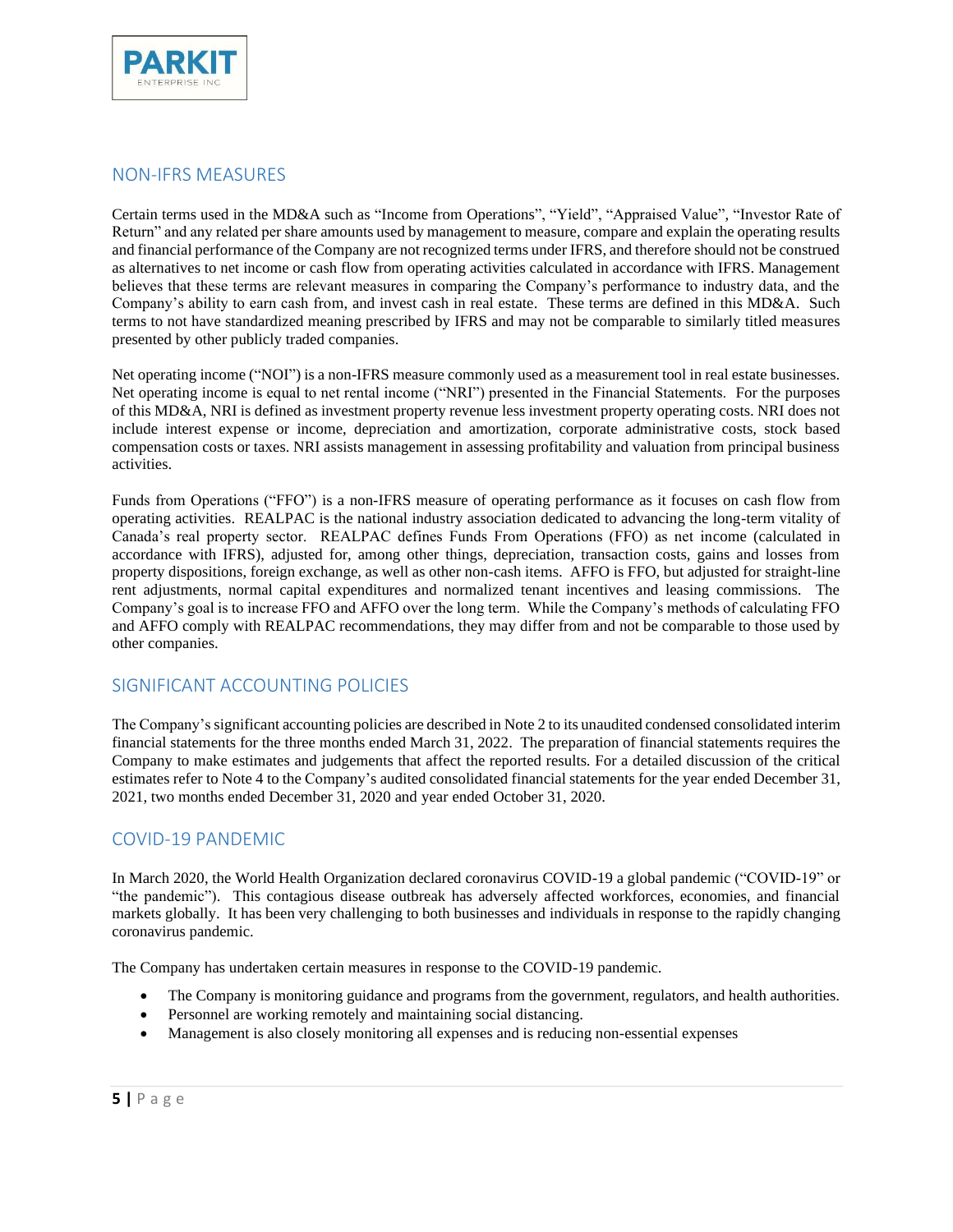

## <span id="page-5-0"></span>SECTION 2 – OVERALL PERFORMANCE AND STRATEGY

### <span id="page-5-1"></span>Business Overview

Parkit Enterprise is an industrial real estate platform focused on the acquisition, growth and management of strategically located industrial properties across key markets in Canada, with a focus on the Greater Toronto Area+ ("GTA+"), Ottawa and Montreal, to complement its parking assets across the United States of America ("USA").

## <span id="page-5-2"></span>Business Update – Continued Shift in Strategy

In Q1, Parkit continued its transformation into an industrial real estate platform by adding additional investment properties, continuing its development of its expansion properties and streamlining the operations. The Company's parking assets operations continue to improve as air travel and business activity recover from the effects of COVID-19.

### <span id="page-5-3"></span>Strategic Direction

Parkit's strategy is to own and operate a portfolio of strategically located industrial properties. The Company is committed to:

- owning and operating a premium portfolio of industrial and parking assets with strong fundamentals
- focusing resources on long-term cash flow and increasing value
- maximizing the value of industrial and parking assets through expansion and innovative asset management
- ensuring the Company follows progressive environmental, social and governance policies

Parkit's investment strategy is to maximize shareholder value through growing income streams, acquisitions of highquality assets, and increasing the intrinsic value of portfolio assets. It is anticipated that targeted acquisitions will have a combination of current and growing free cash flow, opportunities for yield enhancement and in certain circumstances opportunity for repositioning and expansion. Combined, these factors should increase the Company's value significantly over time. While Parkit's assets are not marked-to-market, and gains in value are not recognized in the Company's financial statements, it is expected that this value will be reflected through growing cash flow.

### <span id="page-5-4"></span>Acquisition of Industrial Assets

In Q1, the Company continued its shift in strategy by acquiring two additional industrial assets:

- In January 2022, the Company acquired a property consisting of a 55,547 sf of industrial warehouse located on 2 acres of land at 1665 Blvd Lionel-Bertrand, Boisbriand, Quebec for a purchase price of \$8.5 million. The purchase price was satisfied through cash on hand.
- In February 2022, the Company acquired a 85,000 sf single tenant industrial and flex warehouse located on 3.6 acres of land at 568 Second St, London, Ontario for a purchase price of \$8.5 million. The acquisition was satisfied through the issuance of 2,000,744 common shares in the capital of the Company at a deemed aggregate consideration of \$2,500,000 and \$6,000,000 from cash on hand.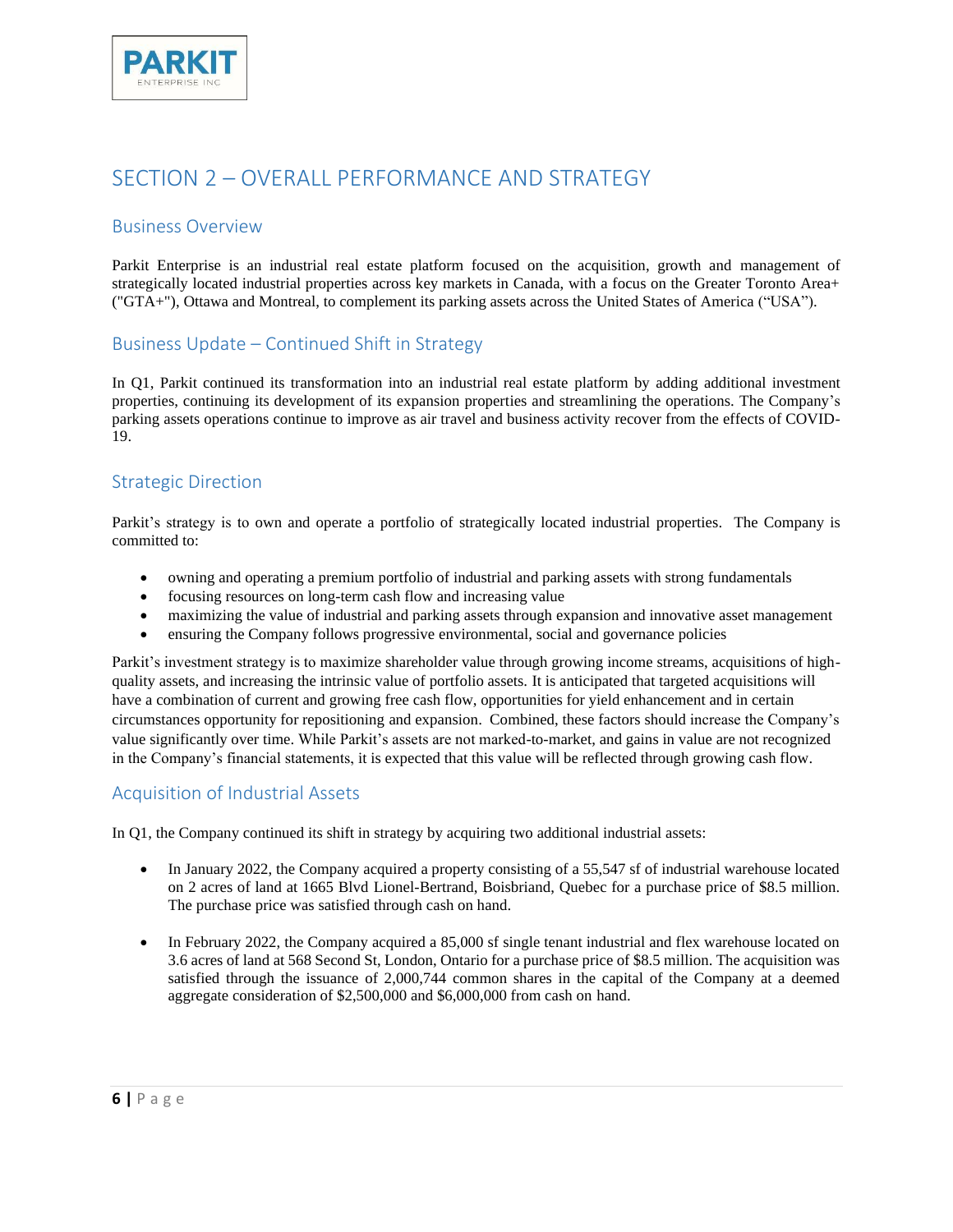

## <span id="page-6-0"></span>Parking Joint Ventures

In addition to its industrial real estate assets, the Company holds its parking assets in two joint ventures.

#### *OP Holdings Joint Venture*

The Company's primary parking asset is an effective 24.39% equity interest in OP Holdings JV LLC ("OP Holdings"). On April 22, 2015, the Company entered into a joint arrangement with Parking Real Estate, LLC ("PRE") and Sculptor Capital Management ("Sculptor") to form OP Holdings. The majority member of OP Holdings is a division of Sculptor, an institutional asset manager. OP Holdings has 3 assets:

- Chapel Square, located in New Haven, Connecticut (commercial/business district)
- Z Parking, located in East Granby, Connecticut (Bradley International Airport)
- Canopy Airport Parking, located in Denver, Colorado

#### *Fly-Away Parking - Nashville*

In addition to the assets held in OP Holdings, on October 30, 2015 the Company acquired a 50% indirect investment in Fly-Away Airport Parking ("Fly-Away Parking", together with OP Holdings the "Joint Ventures"), servicing the Nashville International Airport.

As asset manager and investor in parking facilities, the Company has multiple sources of revenue (management fees, acquisition fees, and earnings in equity). Upon disposition, Parkit expects to realize capital gains and incentive distributions. The combination of income streams and gains in intrinsic value (unrealized capital gains) provide Parkit shareholders the opportunity for leveraged returns alongside institutional private equity.

## <span id="page-6-1"></span>Joint Venture Operations

In Q1, the parking assets continue to improve though the effects of COVID-19 still persist. The Company's share of profit or (loss) from the joint ventures are summarized in the Financial Statements, note 4. The Company's profit or loss from equity accounted investees for the three months ended March 31, 2022 and March 31, 2021 was a profit of \$39,412 and a loss of \$315,855 respectively. The improvement is a result of an increase in business activity and air travel as the effects of COVID-19 subside, in addition to improved operations.

The Company expects the results of the joint ventures to continue to improve, though it is difficult to forecast the results given the continued uncertainty of COVID-19 and its impact to the Joint Ventures' parking operations.

## <span id="page-6-2"></span>Outlook and Subsequent Events

In Q1, the Company continued build its portfolio, maximize its leasing activity, and improve operations as the industrial market continues to grow. Industrial real estate has strong market dynamics with rising rents, low vacancies, and declining cap rates. The market is positively driven by e-commerce and warehousing, and these factors have accelerated with the effects of COVID-19.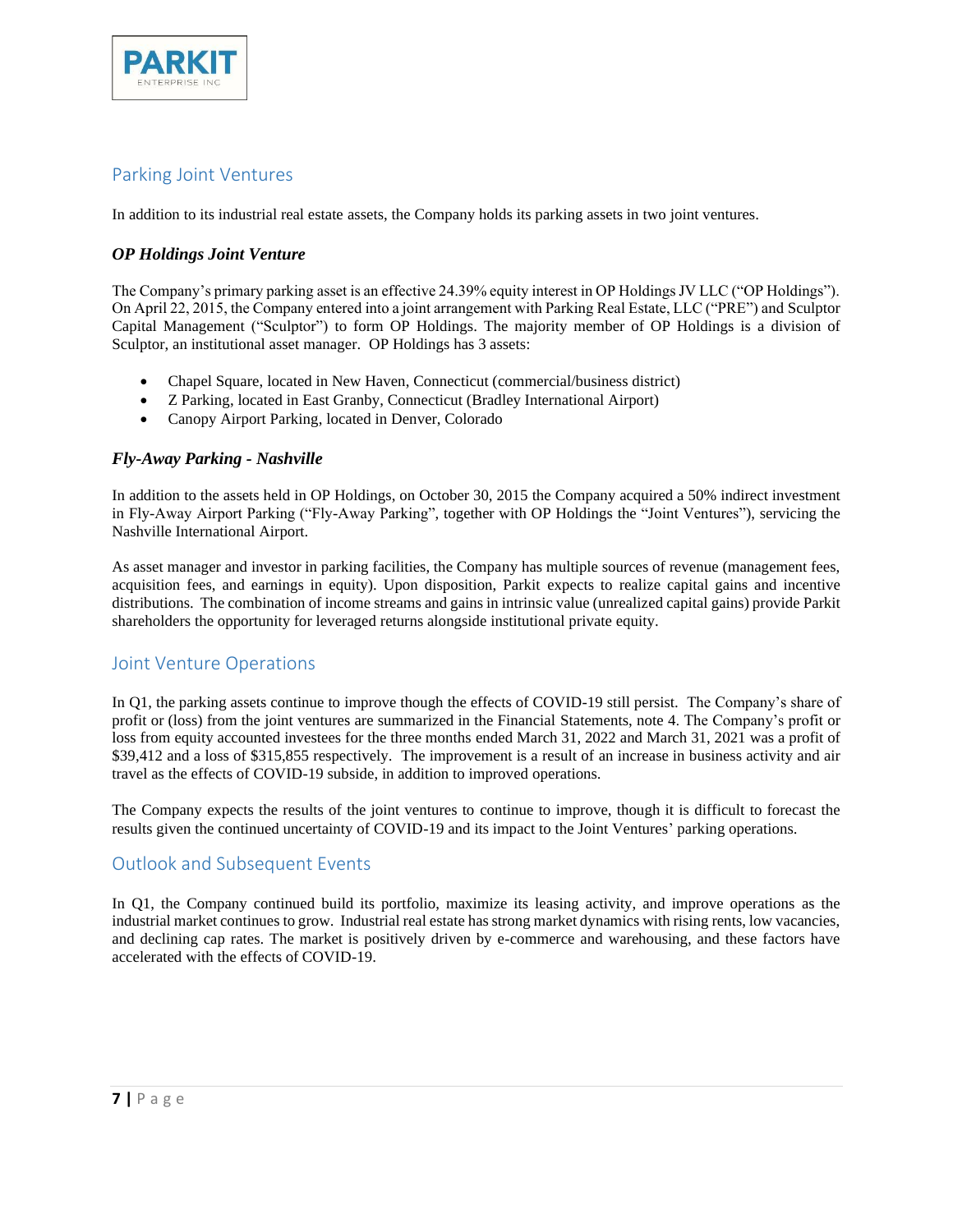

In the Greater Toronto Area Plus ("GTA+"), Ontario, availability rates held at 0.8% from 0.9% in the previous quarter, and market rents increased to \$13.59 net rent per sq  $ft<sup>1</sup>$  from \$12.30 net rent per sq ft the previous quarter. In Ottawa, Ontario availability rates increased to 2.0% from 1.7% in the previous quarter, and market rents increased to \$12.70 net rent per sq ft<sup>2</sup> from \$12.15 net rent per sq ft the previous quarter.

The COVID-19 pandemic has accelerated positive trends for industrial real estate with unprecedented demand for warehousing, logistics and distribution space.

The parking Joint Ventures have steadily improved and with the USA lifting nearly all COVID-19 restrictions, the demand for travel should progressively accelerate. The Company expects operations to continue to recover throughout the year.

The Company expects to continue its acquisition activity and deploy the capital raised in the private placements to accretive acquisitions that will maximize net asset value and generate positive returns over the long term. Management remains confident that the Company will be able to expand the size of its portfolio through discipline, data-driven and accretive acquisitions. Over the long term, Parkit's goal is to continue to grow its portfolio through acquisitions, expansions, and developments of industrial real estate while maximizing returns on its industrial and parking assets.

Subsequent to March 31, 2022, the Company completed and announced the acquisitions of industrial assets:

In May 2022, the Company announced it had acquired 3 properties for an aggregate purchase price of \$40,280,000. Two of the acquisitions are arm's length, and one is non-arm's length. The acquisitions are approximately 139,700 square feet on 13.8 acres of lands in Burlington and Ottawa, Ontario.

<sup>1</sup> Per CBRE – Canada Q1 2022 Quarterly Statistics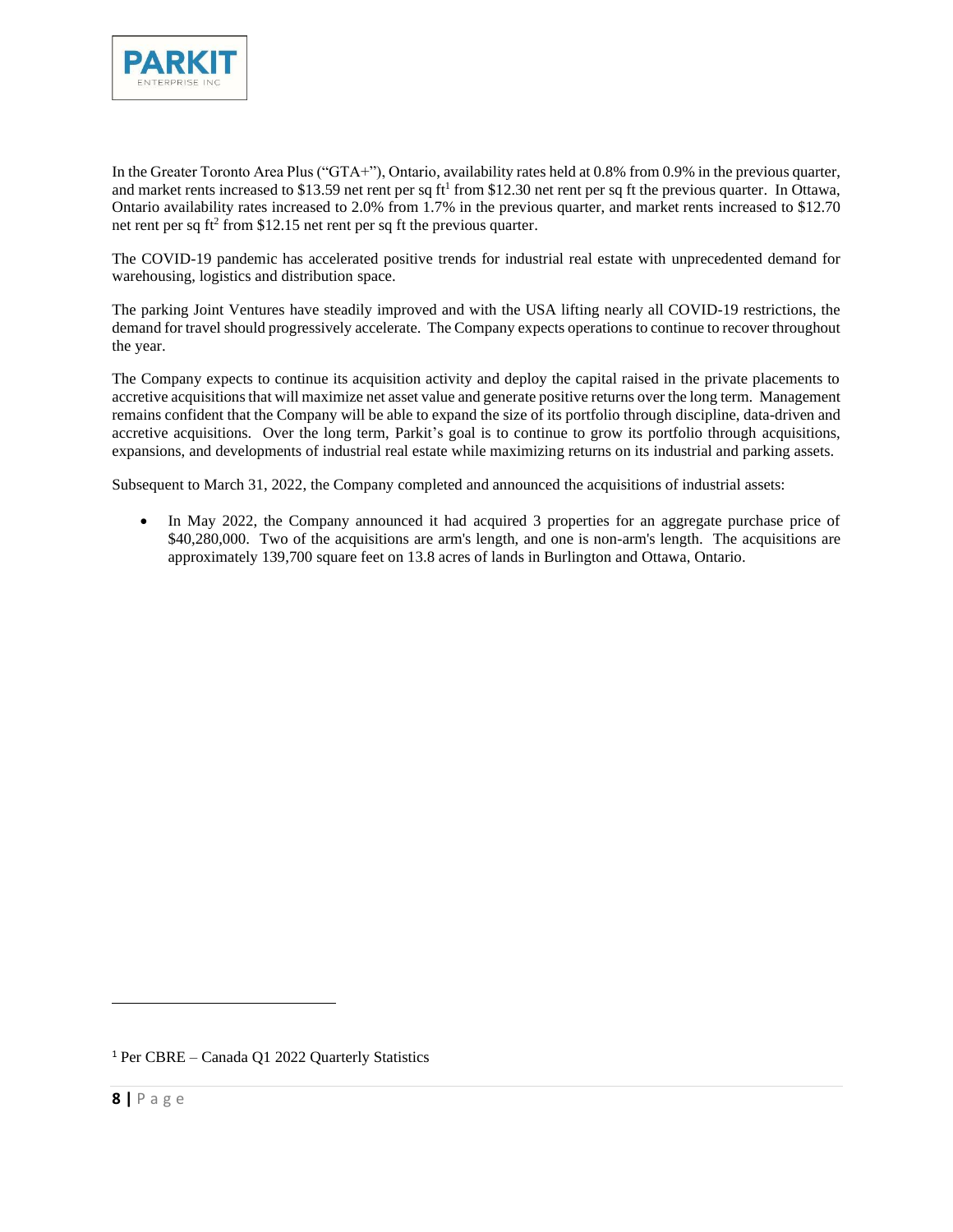

## <span id="page-8-0"></span>Environmental, Social and Governance ("ESG")

The Company believes maintaining a focus on ESG in all key decisions is a driver of long-term success. Sustainability and corporate responsibility are the pillars of long-term growth. The Company is focused on reducing its environmental impact, promoting equity, diversity, inclusion, and community initiatives, and striving for top-tier governance. Parkit's ESG strategy is promoted at all levels of the Company with both the Board of Directors ("the Board") and management collaborating to continue to improve and refine its initiatives.

Some of the Company's ESG initiatives and accomplishments include:

| Environmental | member of Canada Green Building Council, a leading not-for-profit national<br>$\bullet$<br>environmental organization<br>utilization of solar panels and planning for the expansion of solar panels<br>٠<br>upgrade all properties to energy-efficient lighting on tenant turnover<br>use of low-flow toilets<br>paperless administration including cloud-based systems and records distribution<br>$\bullet$                                                                                                                                                                                                          |
|---------------|------------------------------------------------------------------------------------------------------------------------------------------------------------------------------------------------------------------------------------------------------------------------------------------------------------------------------------------------------------------------------------------------------------------------------------------------------------------------------------------------------------------------------------------------------------------------------------------------------------------------|
| Social        | supported eligible tenants during COVID-19, with the Canada Emergency Commercial<br>Rent Assistance (CECRA) program<br>ensure safe working conditions through adherence to occupational health and safety<br>$\bullet$<br>standards<br>promoting diversity and inclusion through Board, management and Company's use of<br>$\bullet$<br>merit-based hiring practices<br>community involvement and charitable initiatives<br>$\bullet$<br>support wellness through continuing education for employees<br>ensure safe conditions through adherence to jurisdictional occupational health, safety and<br>labour standards |
| Governance    | established Board committees for Audit, Governance & Compensation, Investments<br>$\bullet$<br>Audit, Governance & Compensation Committees are majority independent<br>$\bullet$<br>significant board ownership at over 35%                                                                                                                                                                                                                                                                                                                                                                                            |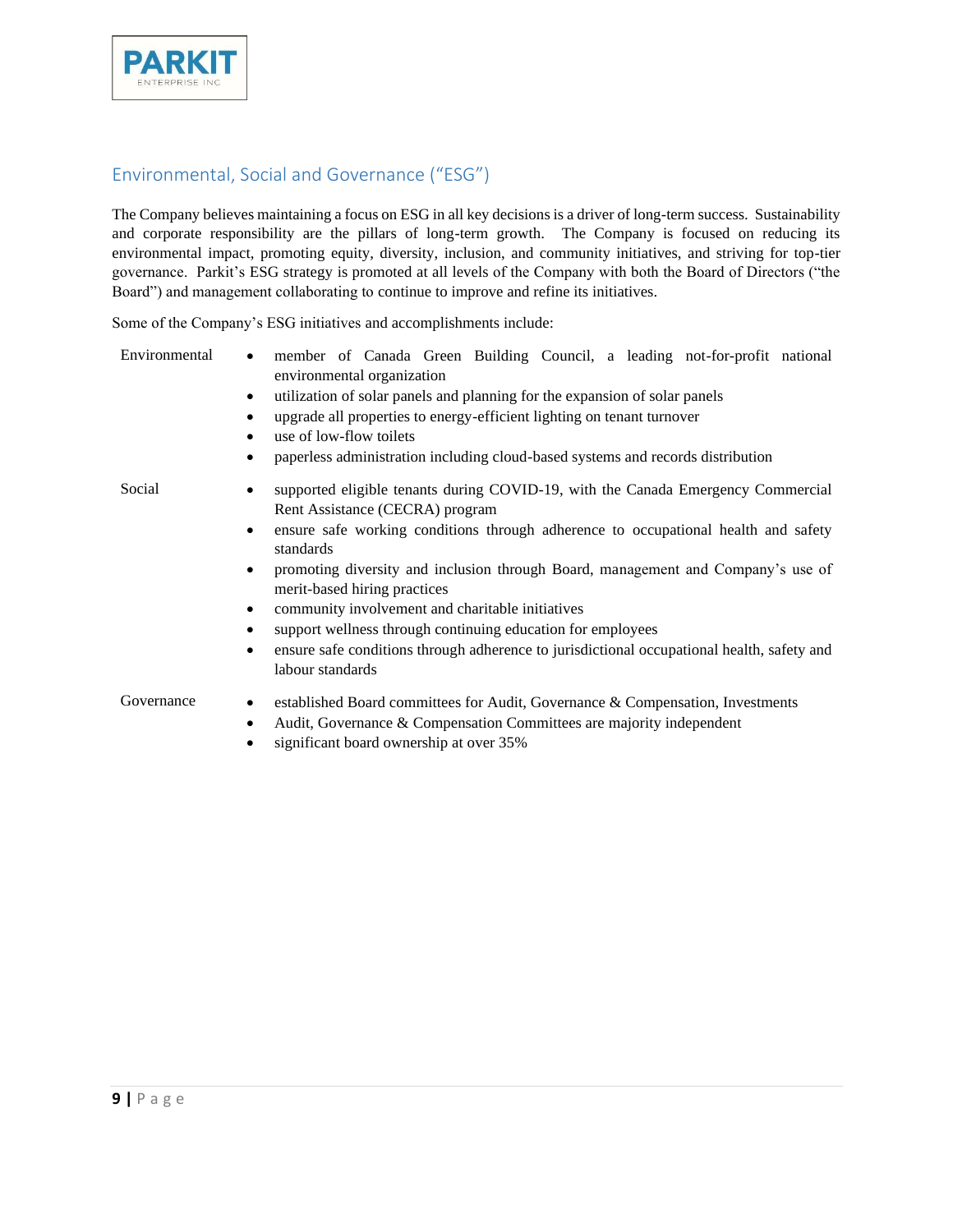# <span id="page-9-0"></span>SECTION 3 – FINANCIAL INFORMATION AND KEY PERFORMANCE INDICATORS

| <b>Select Financial Information</b><br>(Unaudited)   |           | <b>Three months</b><br>ended | <b>Three months</b><br>ended |
|------------------------------------------------------|-----------|------------------------------|------------------------------|
|                                                      |           | March 31, 2022               | March 31, 2021               |
| <b>Operating results</b>                             |           |                              |                              |
| Revenue from investment properties                   | \$        | 2,110,455                    | \$<br>594,696                |
| Net rental income                                    | \$        | 868,035                      | \$<br>362,273                |
| Share of profit $(\text{loss})$ – equity-accounted   | \$        | 39,412                       | \$<br>(315, 855)             |
| investees                                            |           |                              |                              |
| Net loss                                             | \$        | (493, 271)                   | \$<br>(1,826,232)            |
| Net loss per share                                   |           | (0.00)                       | \$<br>(0.01)                 |
| Funds from Operations                                | \$<br>\$  | 358,325                      | \$<br>(199, 238)             |
| FFO per share                                        | $\hat{S}$ | 0.00                         | \$<br>(0.00)                 |
| Weighted Avg shares outstanding                      |           | 235,286,208                  | 160,505,932                  |
| <b>Liquidity and Leverage</b>                        |           |                              |                              |
| Cash                                                 | \$        | 5,793,167                    | \$<br>82,421,631             |
| Working capital                                      | \$        | 4,961,786                    | \$<br>81,882,291             |
| <b>Total</b> assets                                  | \$        | 181,046,654                  | \$<br>174,174,086            |
| Total debt (loans and borrowings) (i)                | \$        | 17,011,671                   | \$<br>17,462,911             |
| Total equity                                         | \$        | 160,056,425                  | \$<br>155,630,693            |
| Weighted avg mortgage term (years)                   |           | 4.90                         | 5.77                         |
| Weighted avg effective mortgage rate                 |           | 3.52%                        | 3.61%                        |
| <b>Investment properties</b>                         |           |                              |                              |
| Properties acquired                                  |           | 2                            | 2                            |
| Number of properties (cumulative)                    |           | 10                           | $\overline{4}$               |
| Site area (acres) (cumulative)                       |           | 60.89                        | 24.48                        |
| In place gross leasable area ("GLA") (sf) (ii) (iii) |           | 934,935                      | 452,780                      |
| Expansion GLA in development (sf) (iv)               |           | 271,050                      | 61,050                       |
| GLA after Stabilized & Expansion (sf)                |           | 1,205,985                    | 513,830                      |
| In place occupancy rate $(v)$ $(vi)$                 |           | 100%                         | 100%                         |
| Average in-place net rent (viii)                     |           | \$12.61                      | \$7.12                       |
| Weighted average lease term ("WALT") (years)         |           | 4.80                         | 6.01                         |

(i) During the three months ended March 31, 2021, Parkit paid off \$8,350,168 of vendor take back loans.

(ii) In place GLA is split into stabilized in place GLA of 740,274 sf and development in place GLA of 194,661 sf

(iii) GLA for 1485 Speers went from 101,500 to 73,500 as the Company repositioned the building for an incoming tenant

(iv) Expansion GLA includes 5610 Finch Ave East / 720 Tapscott Rd and 415 Legget Dr. See Industrial Asset Developments

(v) The occupancy rate does not include assets in development except 5610 Finch Ave East, which has an interim lease

(vi) The occupancy rate includes 1485 Speers Rd, however occupancy for that property will commence in Q4 2022

(vii) The Company's properties in development include 720 Tapscott Rd and 415 Legget Drive

(viii) The average in-place rent has increased substantially from the new leases signed, see Leasing Activity below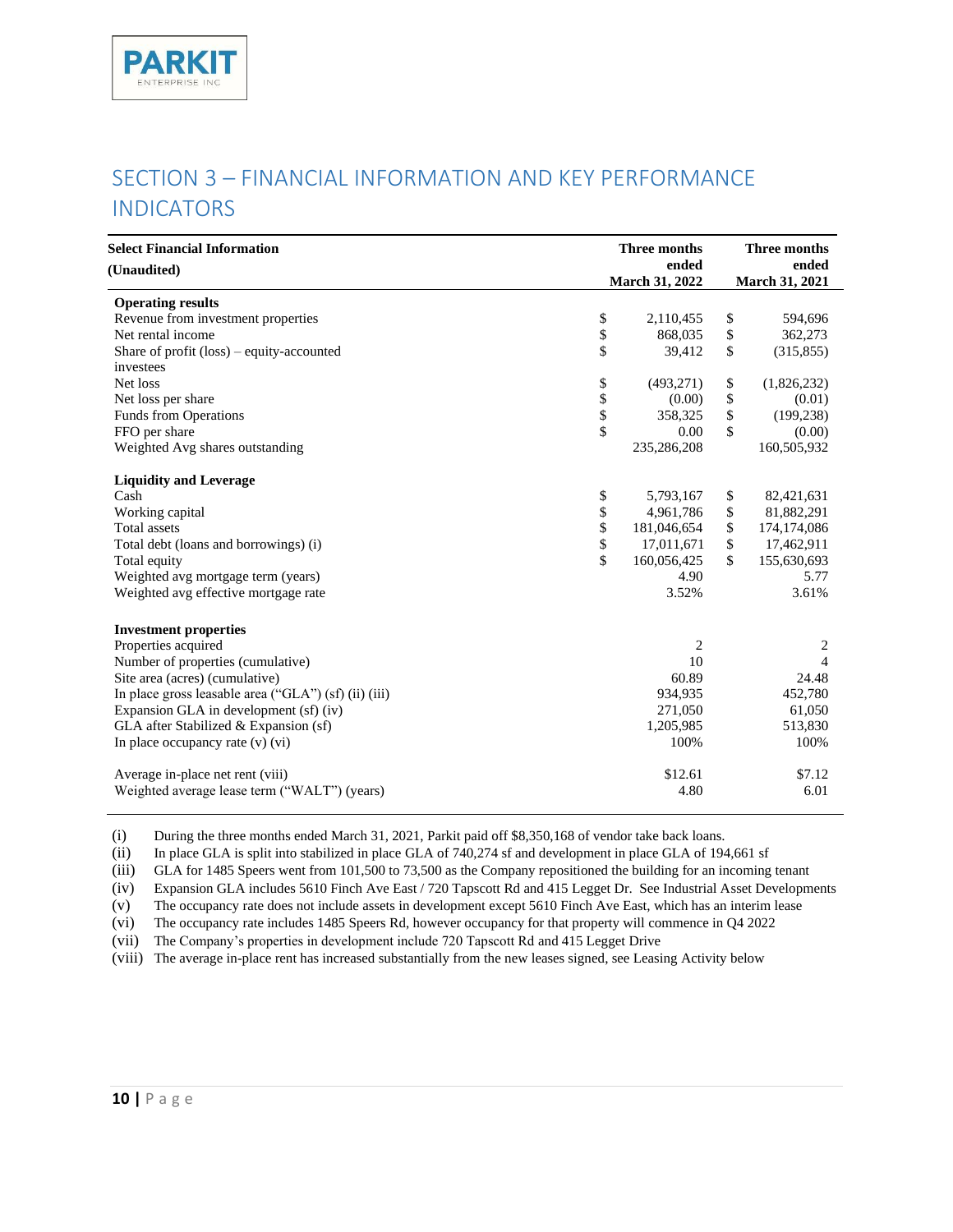

## <span id="page-10-0"></span>SECTION 4 – DISCUSSION OF OPERATIONS

## <span id="page-10-1"></span>Financial results for three months and twelve months ended March 31, 2022

## *Segmented Information*

The Company operates in two reportable business segments as at March 31, 2022:

- Investment Properties acquisition, management, and growth of industrial real estate in key markets in Canada.
- Parking Assets acquisition and management of income-producing parking facilities across the United States.

|                                                        | <b>Investment</b>  | Parking                        |                                 |              |
|--------------------------------------------------------|--------------------|--------------------------------|---------------------------------|--------------|
| For the three months ended March 31, 2022              | <b>Properties</b>  | <b>Assets</b>                  | Corporate                       | <b>Total</b> |
| Investment properties revenue                          | \$<br>2,110,455 \$ | \$<br>$\overline{\phantom{0}}$ | \$.<br>$\overline{\phantom{0}}$ | 2,110,455    |
| Investment properties expenses                         | (1,242,420)        | $\overline{\phantom{a}}$       |                                 | (1,242,420)  |
| Net rental income                                      | 868,035            | $\overline{\phantom{a}}$       | $\overline{a}$                  | 868,035      |
| <b>Operating expenses</b>                              |                    |                                |                                 |              |
| Share of (profit) loss from equity-accounted investees |                    | (39, 412)                      |                                 | (39, 412)    |
| General and administrative expenses and other income   |                    | (31, 338)                      | 383,304                         | 351,966      |
| Depreciation                                           |                    |                                | 864,211                         | 864,211      |
| Finance costs                                          |                    |                                | 184,541                         | 184,541      |
|                                                        |                    | (70, 750)                      | 1,432,056                       | 1,361,306    |
| Income or (loss) before tax                            | 868,035            | 70,750                         | (1,432,056)                     | (493, 271)   |
| Income tax expense                                     |                    |                                |                                 |              |
| <b>NET INCOME (LOSS)</b>                               | 868,035 \$         | 70,750 \$                      | $(1,432,056)$ \$                | (493, 271)   |
| Additions:                                             |                    |                                |                                 |              |
| Investment properties                                  | 18, 103, 721 \$    | - \$                           | - \$                            | 18, 103, 721 |

|                                                      |    | Investment        | Parking                                   |                                |              |
|------------------------------------------------------|----|-------------------|-------------------------------------------|--------------------------------|--------------|
| For the three months ended March 31, 2021            |    | <b>Properties</b> | <b>Assets</b>                             | Corporate                      | <b>Total</b> |
| Investment properties revenue                        | J. | 594,696 \$        | \$<br>$\overline{\phantom{0}}$            | \$<br>$\overline{\phantom{0}}$ | 594,696      |
| Investment properties expenses                       |    | (232, 423)        | $\overline{\phantom{a}}$                  |                                | (232, 423)   |
| Net rental income                                    |    | 362,273           | $\overline{\phantom{a}}$                  |                                | 362,273      |
| <b>Operating expenses</b>                            |    |                   |                                           |                                |              |
| Share of loss from equity-accounted investees        |    |                   | 315,855                                   |                                | 315,855      |
| General and administrative expenses and other income |    |                   | (31, 334)                                 | 369,624                        | 338,290      |
| <b>Transaction costs</b>                             |    | 1,103,901         |                                           |                                | 1,103,901    |
| Depreciation                                         |    |                   |                                           | 187,480                        | 187,480      |
| Finance costs                                        |    |                   | $\overline{\phantom{a}}$                  | 242,662                        | 242,662      |
|                                                      |    | 1,103,901         | 284,521                                   | 799,766                        | 2,188,188    |
| Income or (loss) before tax                          |    | (741, 628)        | (284, 521)                                | (799,766)                      | (1,825,915)  |
| Income tax expense                                   |    |                   |                                           | (317)                          | (317)        |
| <b>NET INCOME (LOSS)</b>                             |    | $(741, 628)$ \$   | (284, 521)<br>S                           | (800, 083)<br>\$               | (1,826,232)  |
| Additions:                                           |    |                   |                                           |                                |              |
| Investment properties                                | \$ | 40,750,000 \$     | <sup>\$</sup><br>$\overline{\phantom{0}}$ | - \$<br>$ \,$                  | 40,750,000   |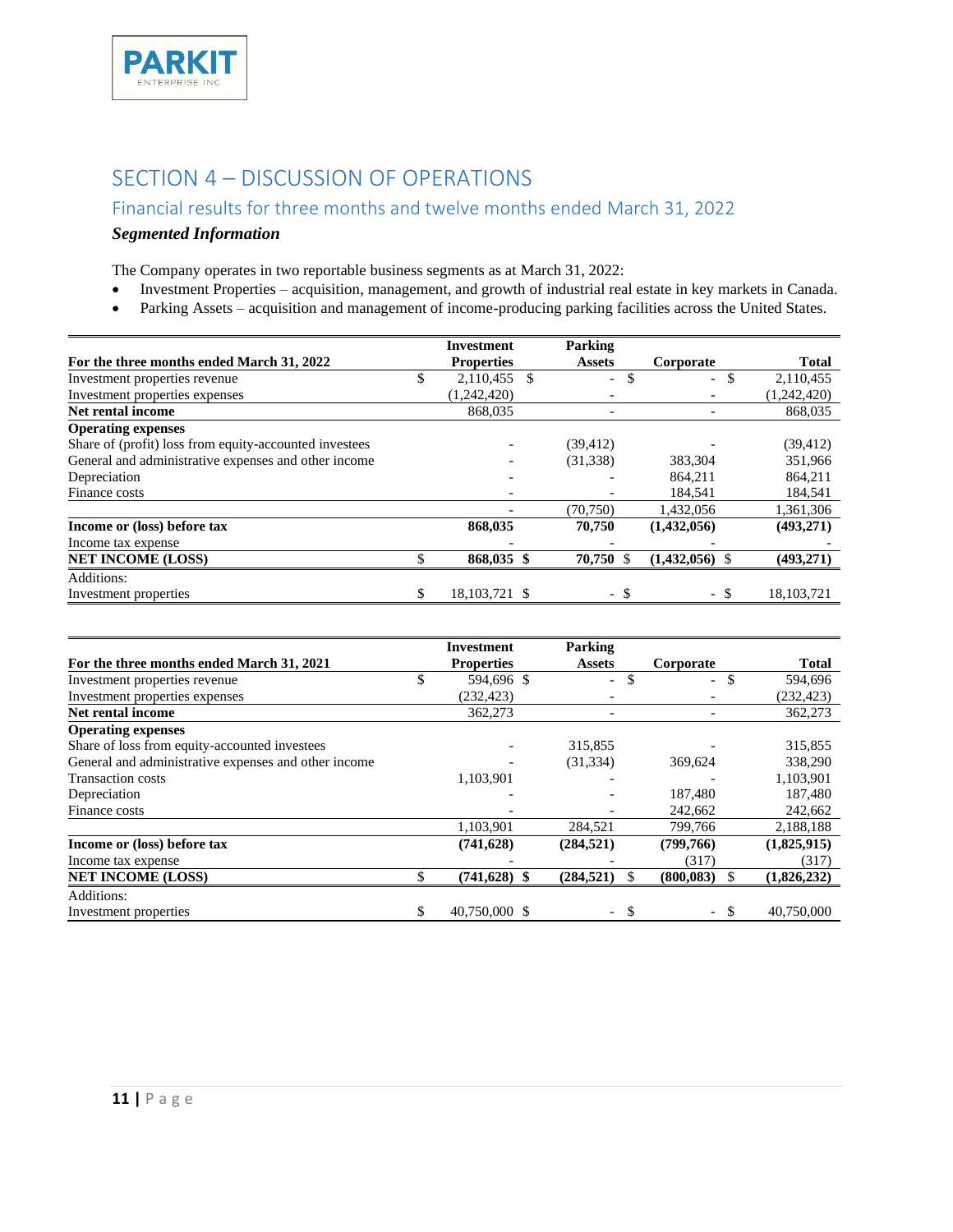

#### *Investment properties revenue, expenses and net rental income*

Investment properties revenue includes base rent from investment properties, recovery of operating costs, property taxes and capital expenditures from tenants, the impact of straight-line rent adjustments, lease termination fees and other adjustments, as well as fees earned from property management.

Investment properties revenue for the three months ended March 31, 2022 rose to \$2,110,455, compared to \$594,696 for the three months ended March 31, 2021. The increase in revenue from investment properties is due to the acquisitions made by the Company.

Investment properties expenses comprise operating costs and property taxes as well as certain expenses that are not recoverable from tenants. Operating expenses fluctuate with changes in occupancy levels, expenses that are seasonal in nature, and the level of repairs and maintenance incurred during the period.

Investment properties expenses for the three months ended March 31, 2022 increased to \$1,242,420, compared to \$232,423 for the three months ended March 31, 2021. The increase in expenses from investment properties is due to the acquisitions made by the Company. The investment properties expenses increased at a larger rate than revenues as a result certain investment properties transitioning and in development.

Net rental income for the three months ended March 31, 2022 increased to \$868,035, compared to \$362,273 for the three months ended March 31, 2021. The increase in net rental income is due to the acquisitions made by the Company. The net rental income did not increase in proportion to revenues as a result of additional investment property expenses from investment properties that are unstabilized and in-transition.

The gross margin in Q1 is lower as there are several investment properties transition. The stabilized investment properties are properties with long-term leases in place. Development properties include properties that are in development for the construction of a new building or a transition of the building to a different use to maximize future revenues. Development properties may have some holding income, however, the short-term revenue and markets are more indeterminant than stabilized properties. In-transition properties are properties which have a long-term lease signed, however, there is an interim period before the commencement of the lease.

| <b>Stabilized properties</b>           | In Transition and in development<br>properties |
|----------------------------------------|------------------------------------------------|
| 5600 Finch Ave East<br>$\bullet$       | 415 Legget Dr (iii)                            |
| 4390 Paletta Crt<br>$\bullet$          | 5610 Finch Ave East (i)<br>$\bullet$           |
| 1165 Kenaston St<br>$\bullet$          | 568 Second St (iii)<br>$\bullet$               |
| 1151-1181 Parisien St<br>$\bullet$     | 720 Tapscott Rd                                |
| 1665 Blyd Lionel-Bertrand<br>$\bullet$ | 1485 Speers Rd (ii)                            |
|                                        |                                                |

- (i) 5610 Finch Ave East is in transition. The property has a mid-term lease signed during the quarter and will move to stabilized in future quarters.
- (ii) 1485 Speers Rd has signed a long-term lease, however the commencement date is October 1<sup>st</sup>, 2022, so the property is in transition until Q4 2022.
- (iii) 415 Legget Dr and 568 Second St are transitioning to industrial, the properties may have interim revenue during this process.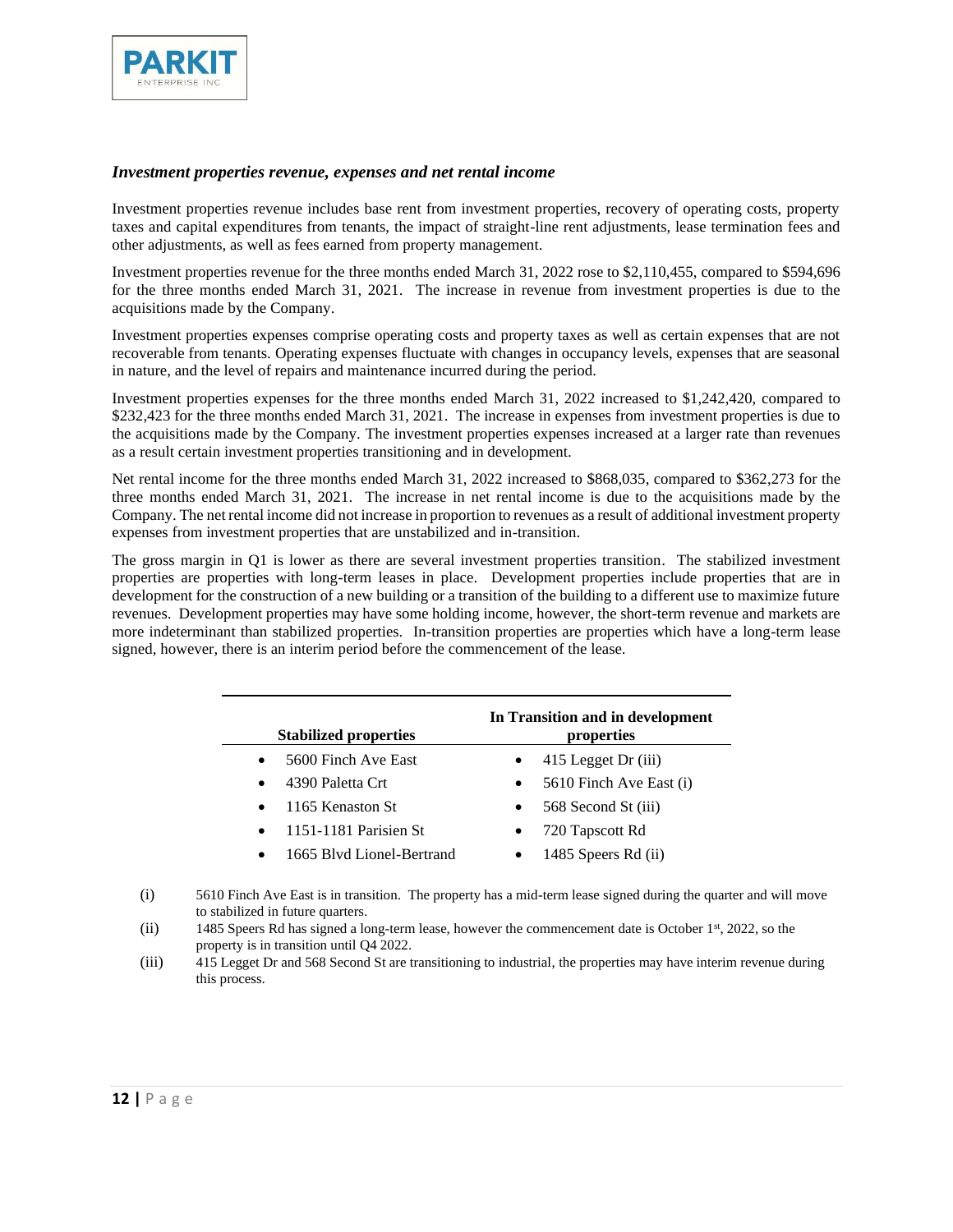

|                                 |    | <b>Stabilized</b><br><b>Properties</b> |      | In Transition and<br><b>In Development</b><br><b>Properties</b> | <b>Total for the</b><br>three Months<br>ended<br><b>March 31, 2022</b> |
|---------------------------------|----|----------------------------------------|------|-----------------------------------------------------------------|------------------------------------------------------------------------|
| Investment property revenue     | \$ | 1,821,498                              | S    | 288,957                                                         | 2,110,455                                                              |
| Investment property expenses    |    | (676, 584)                             |      | (565, 836)                                                      | (1,242,420)                                                            |
| <b>Net Rental Income (Loss)</b> | S  | 1,144,914                              | - \$ | (276, 879)                                                      | \$<br>868,035                                                          |
| Gross Margin (i)                |    | 63%                                    |      | (96%)                                                           | 41%                                                                    |

- (i) The margin for stabilized properties is 63%.
- (ii) The in transition and in development properties may have interim revenue, however, they are not fully occupied so the properties have a net rental loss. Once these properties are stabilized, the Company expects the margins to improve.

#### *Share of profit and loss from equity-accounted investees*

The share of profit and loss from equity-accounted investees includes the investment in the Company's Joint Ventures, investment in associate, and long-term receivable.

- The investment in the Company's Joint Venture includes the equity participation in the OP Holdings portfolio and Fly-Away Parking
- The Company's share of profit (loss) from associate represents its equity participation of income in Green Park Denver whose only significant asset is an earnings-based contingent receivable from OP Holdings
- The Company's long-term receivable pertains to the Company's advanced to Parking Real Estate, LLC ("PRE"), a joint venture partner, for the purpose of PRE funding investments in income-producing properties and related costs of acquisition. A portion has been repaid from the assignment of certain distributions due to PRE and the balance of \$1,207,200 (US \$960,000) is to be repaid upon disposition of certain investments or parking assets.

The share of profit and loss from equity-accounted investees for the three months ended March 31, 2022 was a gain of \$39,412, compared to a loss of \$315,855 for the three months ended March 31, 2021. The share in the profit and losses from the Joint Ventures, reflects the Company's equity participation of the profit and loss from PAVe LLC (OP Holdings and Fly-Away Parking). The results from the equity-accounted investees improved with the improvement of results from the Join Ventures operations. The Company continues to manage its joint ventures as operations recover from COVID-19. The Company expects the parking results to continue to improve as the effects of the pandemic diminish.

The details of the Joint Ventures are detailed below and can also be found in note 4 of the financial statements.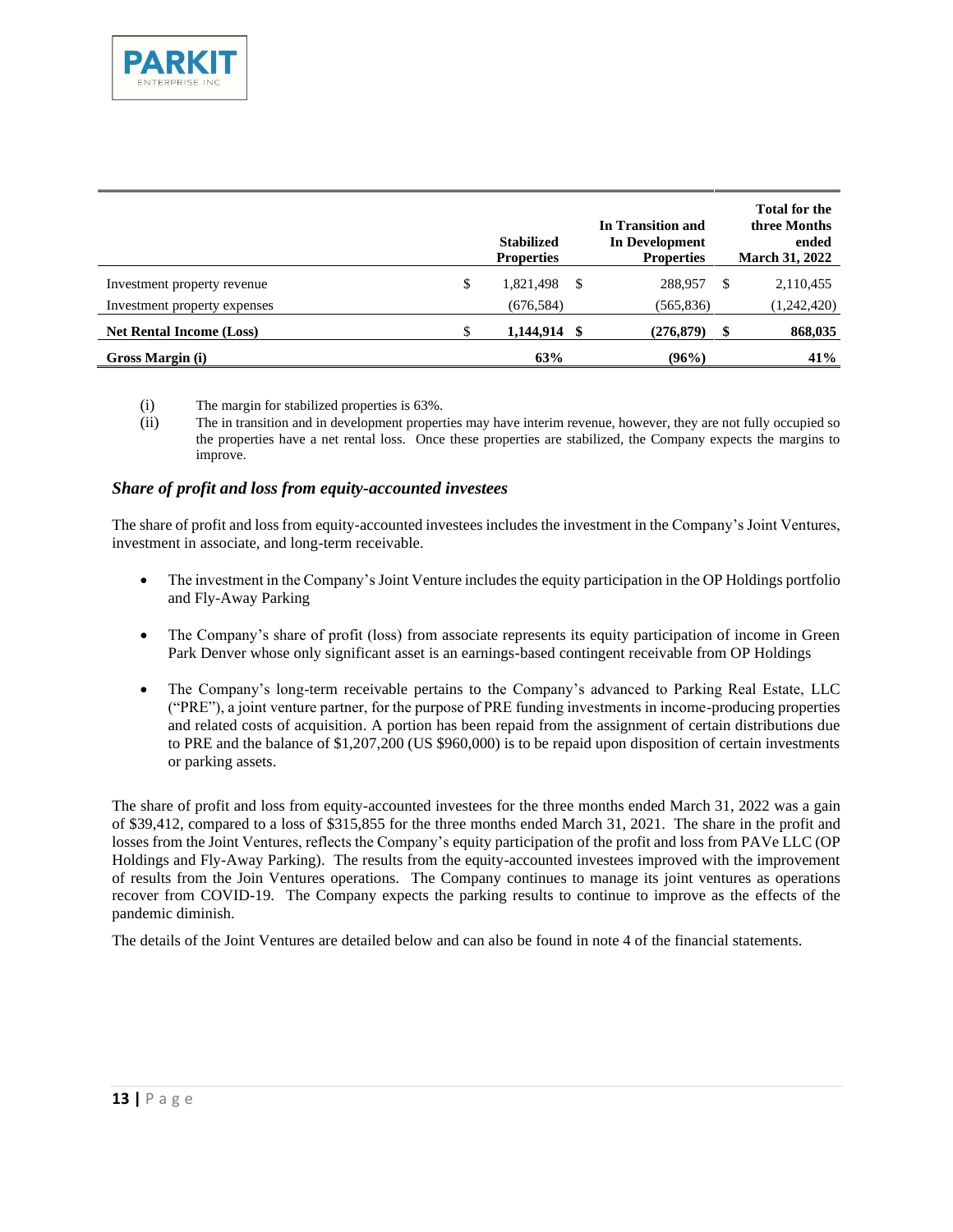

The operations of the Joint Ventures translated using average exchange rates for the period are summarized as follows:

|                                                     | For the<br>three months<br>ended<br><b>March 31, 2022</b> |    | For the<br>three months<br>ended<br><b>March 31, 2021</b> |
|-----------------------------------------------------|-----------------------------------------------------------|----|-----------------------------------------------------------|
| Property revenue                                    | \$<br>633,590                                             | -S | 169,714                                                   |
| Property expenses                                   | (553, 738)                                                |    | (291, 035)                                                |
| Net property income (loss)                          | 79,852                                                    |    | (121, 321)                                                |
| Depreciation expense                                | (62,940)                                                  |    | (62,930)                                                  |
| Mortgage interest expense                           | (59, 379)                                                 |    | (123, 594)                                                |
| $Loss$ – property operations                        | (42, 467)                                                 |    | (307, 845)                                                |
| Profit (loss) from associate                        | 73,217                                                    |    | (195, 501)                                                |
| Profit (loss)                                       | 30,750                                                    | -S | (503, 346)                                                |
| Share of profit or (loss) from joint venture $(iv)$ | \$<br>39,412                                              | -S | (315, 855)                                                |

- i. The joint venture has different classes of membership units, and the entitlements to voting and distributions are different among each membership class. The Company's entitlements to each membership class ranges from 0% to 82.83%. Under the equity method, on initial recognition the investment in the joint venture is recognised at cost, and the carrying amount is increased or decreased to recognise the investor's share of the profit or loss of the investee after the date of acquisition.
- ii. The functional currency of the joint venture is the United States dollar. The net assets of the joint venture and the net assets attributable to the Company in the above table were translated using the period end exchange rates.
- iii. In accordance with the Company's accounting policy, the carrying value of the investment in the joint venture on the consolidated statements of financial position is translated into Canadian dollars at historical cost. The difference in the translation method accounts for the difference between "net assets attributable to the Company" and "investment in joint venture" in the above table.
- iv. The Company, based on its membership in the OP Holdings joint venture and Fly Away Parking joint venture, is entitled to profits (losses) on the investments included in the joint ventures ranging from 50% to 82.8% based on the membership agreement and waterfall calculations for each joint venture. As a result, the calculated percentage of the Company's total share of profits (losses) of the joint venture profits (losses) will vary from period to period.

#### *General and administrative expenses and other income*

General and administrative expenses and other income for the three months ended March 31, 2022 increased to \$351,966, compared to \$338,290 for the three months ended March 31, 2021. The increase is in line with no material increase.

#### *Transaction costs and land transfer taxes*

The transaction costs and land transfer taxes were expensed for the three months ended March 31, 2022 decreased to nil, compared to \$1,103,901 for the three months ended March 31, 2021. The Company expensed the transaction costs for the period ended March 31, 2021, while the transaction costs were capitalized for the period ended March 31, 2022.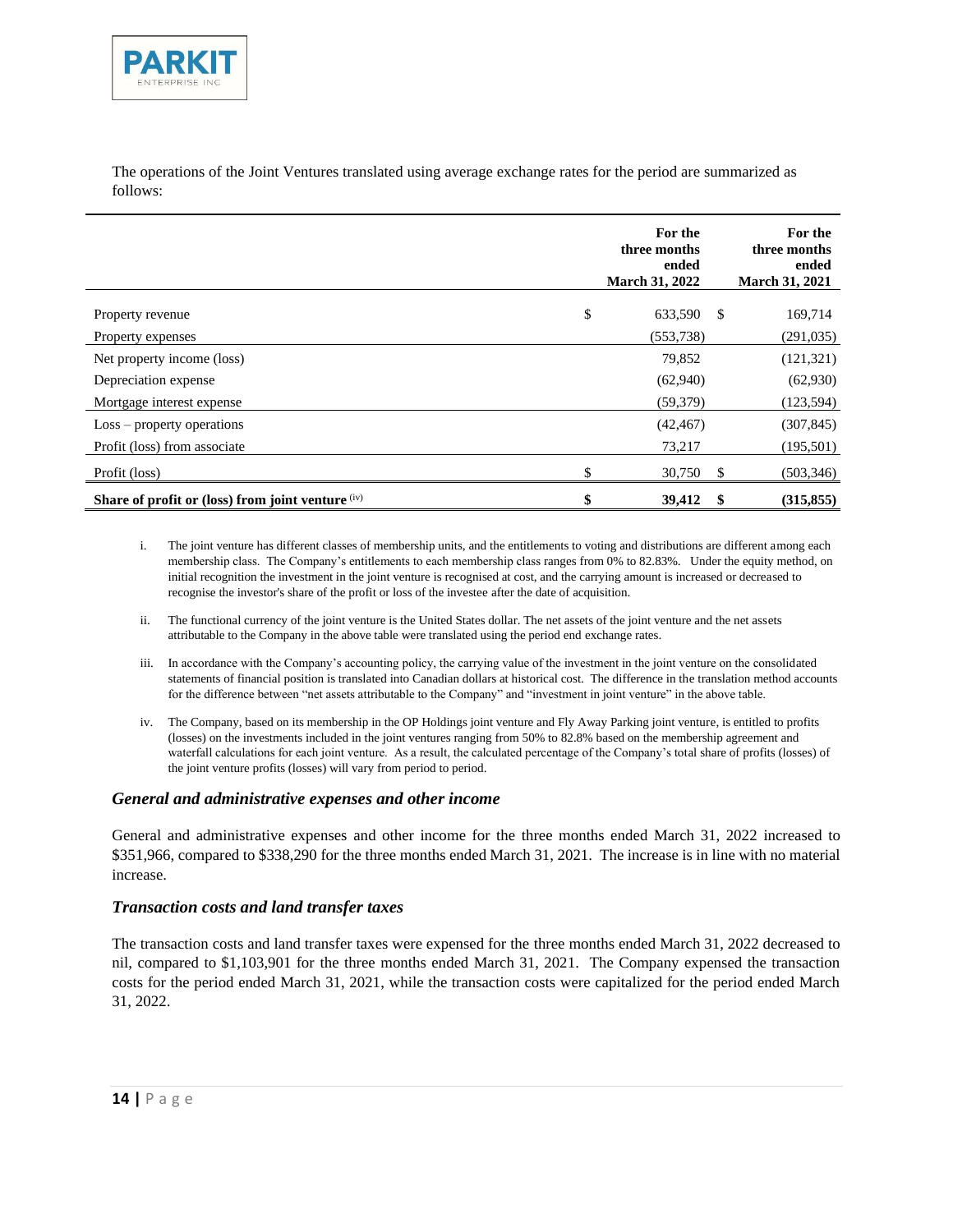

#### *Depreciation*

The Company elected the cost model for measurement for its investment properties where the investment properties are stated at cost less accumulated depreciation and accumulated impairment losses.

Depreciation for the three months ended March 31, 2022 increased to \$864,211, compared to \$187,480 for the three months ended March 31, 2021. The increase in depreciation is due to the number of investment properties held by the Company up to the end of the period.

#### *Finance costs*

Finance costs for the three months ended March 31, 2022 was \$184,541, compared to \$242,662 for the three months ended March 31, 2021. The decrease in finance costs is due to the repayment of the VTB loans held by the Company in the three months ended March 31, 2021.

#### *Net Income*

The net loss for the three months ended March 31, 2022 was \$493,271, compared to a net loss of \$1,826,232 for the three months ended March 31, 2021. The change is a result of net rental income offset by increases to general and administration expenses, depreciation, finance costs, and a profit or loss from equity accounted investees.

#### *Funds from Operations ("FFO")*

|                                            | Three months<br>ended<br><b>March 31, 2022</b> | Three months<br>ended<br><b>March 31, 2021</b> |  |  |
|--------------------------------------------|------------------------------------------------|------------------------------------------------|--|--|
| Net loss and comprehensive loss            | \$<br>(493, 271)                               | \$<br>(1,826,232)                              |  |  |
| Add / (Deduct):                            |                                                |                                                |  |  |
| Share of loss (gain) from equity-accounted | (39, 412)                                      | 315,855                                        |  |  |
| investees                                  |                                                |                                                |  |  |
| Transaction costs and land transfer taxes  |                                                | 1,103,901                                      |  |  |
| Depreciation                               | 864.211                                        | 187,480                                        |  |  |
| Foreign exchange                           | 26,797                                         | 19,441                                         |  |  |
| Income tax expense (recovery)              |                                                | 317                                            |  |  |
| <b>FFO</b>                                 | 358,325<br>\$                                  | (199, 238)                                     |  |  |
| FFO per share                              | \$<br>0.00                                     | (0.00)                                         |  |  |

Management has determined that FFO, non-GAAP measures, are useful measures of operating performance as it focuses on cash flow from operating activities.

The FFO for the three months ended March 31, 2022 increased to \$358,325, compared to an FFO loss of \$199,238 for the three months ended March 31, 2021. The increase in FFO comes from the operations of investment properties as the Company onboarded more industrial real estate assets.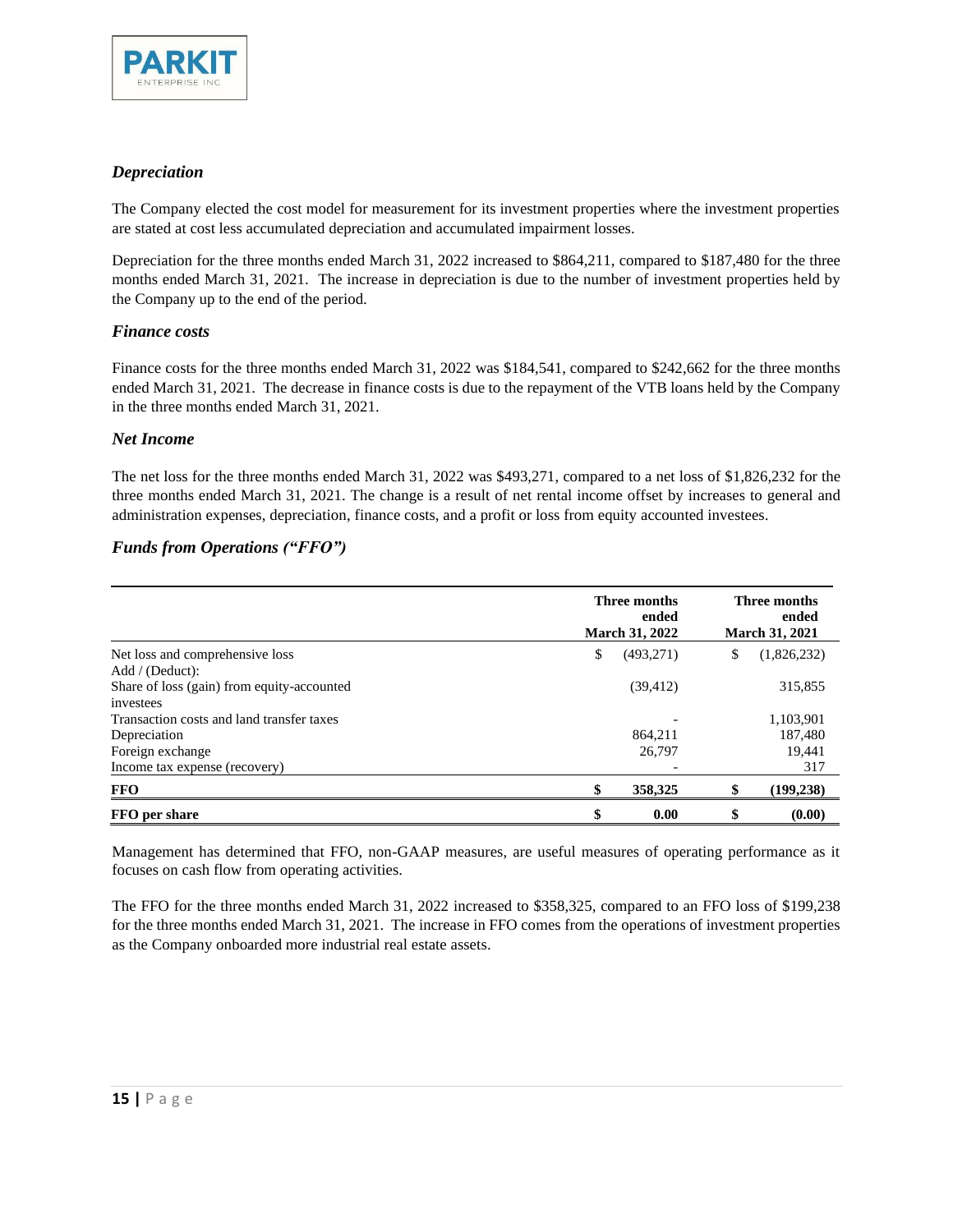

#### *Investment properties - Acquisitions*

The Company's investment properties acquisitions for the three months ended March 31, 2022 are detailed below:

|                                                                           | Number of<br>properties | <b>GLA</b>       |     | Cost                   | Date acquired                        |
|---------------------------------------------------------------------------|-------------------------|------------------|-----|------------------------|--------------------------------------|
| 1665 B. Lionel-Bertrand, Boisbriand, OC<br>568 Second St, London, Ontario |                         | 55,547<br>84,000 | \$. | 8,500,000<br>8,500,000 | January 7, 2022<br>February 22, 2022 |
| Total for three months ended March,<br>31, 2022                           | 2                       | 139,547          | \$  | 17,000,000             |                                      |
| Total for year ended December 31, 2021                                    |                         | 593,646          |     | 100,633,400            |                                      |
| <b>Total for two months ended December</b><br>31, 2020                    |                         | 229,742          | \$  | 36,250,000             |                                      |

#### *Industrial Asset Developments*

The Company plans to develop 415 Legget Dr, by repositioning the property from a flexible office and warehouse to a combination of light industrial and warehouse. In addition to the repositioning, the Company also plans on adding at least 150,000 sq feet of light industrial and warehouse on the property.

The Company continues to advance on its development at 5610 Finch Avenue East and 720 Tapscott Rd where the Company plans to add at least 121,050 sq feet and resulting in an industrial warehouse of at least 175,000 sq feet at these two properties.

Over the long-term, management intends to expand the Company's development program on a selective basis through building expansions or construction on new properties. In all cases, the objective of the development is to generate elevated returns to augment the returns from the Company's core portfolio of stabilized assets and to upgrade the portfolio through the addition of Class A assets, but in a manner that minimizes risk to the Company. The Company's development focus is where capitalization rates are at historic lows and in areas where the market remains significantly undersupplied.

The following table summarizes the Company's ongoing development projects as at March 31, 2022:

| <b>Property</b>                         | <b>Planned</b><br>GLA | Ownership | Comment                          |
|-----------------------------------------|-----------------------|-----------|----------------------------------|
| <b>Planning and permitting stage</b>    |                       |           |                                  |
| 5610 Finch Ave East, & 720 Tapscott Rd, | 121,050               | 100\%     | Construction to commence in 2024 |
| Toronto, Ontario                        |                       |           |                                  |
| 415 Legget Drive, Ottawa, Ontario       | 150.000               | 100%      | Construction to commence in 2023 |
| <b>Total</b>                            | 271,050               |           |                                  |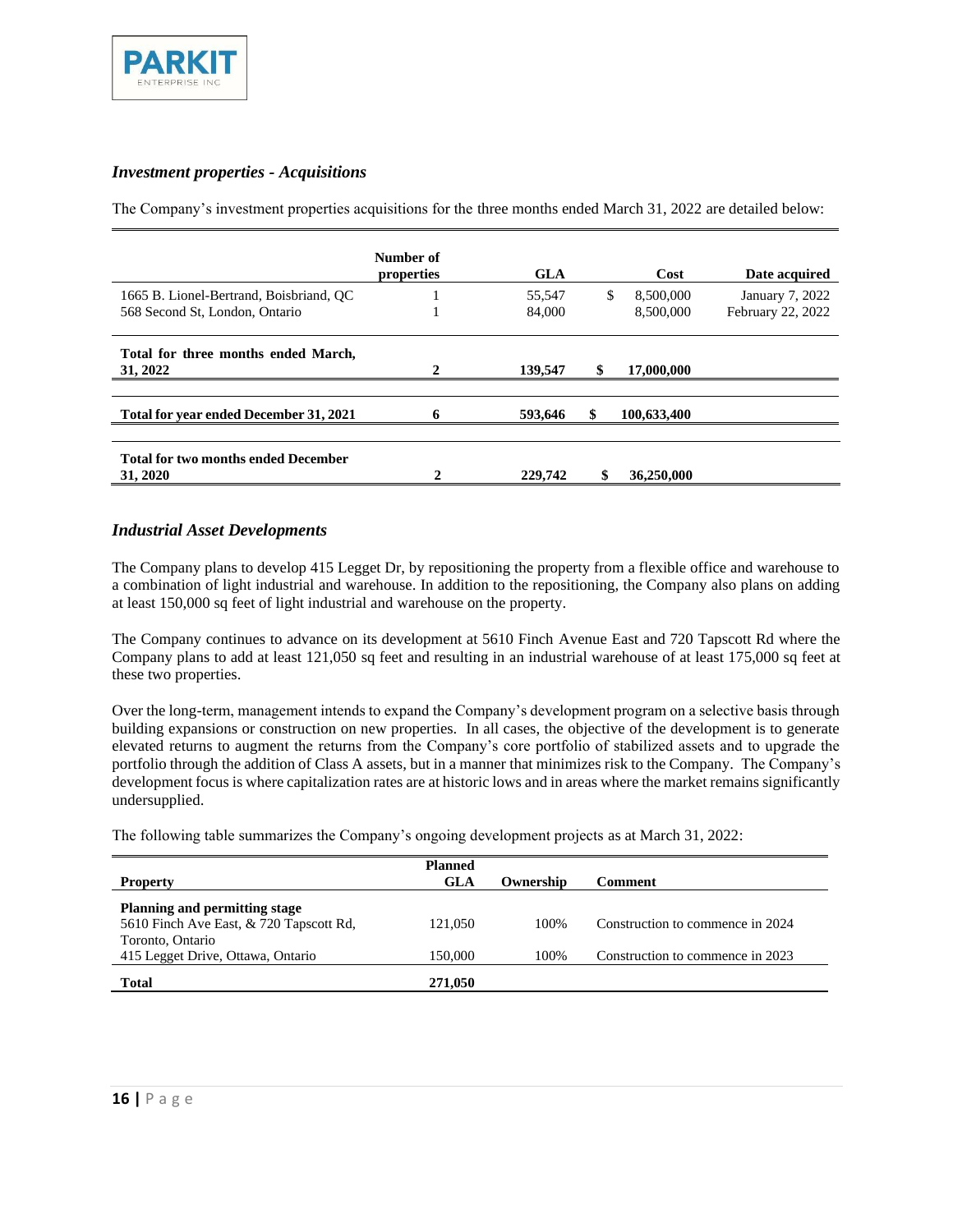

#### *Industrial Asset Operations*

The Company has ten industrial properties. Five of the properties are stabilized and produce net rental income ("NRI") and five of the properties are in development.

In Q1, the Company had 100% collections and has made arrangements with one tenant, previously in arrears, on a payment plan for past due rents.

#### *Industrial Asset Portfolio*

As of March 31, 2022, Parkit owns and operates a portfolio of 10 industrial assets totaling 934,935 sq ft of GLA with an additional 271,050 sq ft planned in future expansions.

The Company leases industrial properties to tenants under operating leases. For the three months ended March 31, 2022, the Company had revenue from two tenants that individually exceeded 10% or more of the Company's total revenue from investment properties. The Company's tenants operate in a variety of industries, with no one tenant accounting for more than 10.5% of total GLA. The Company's portfolio of 10 industrial assets has 26 tenants.

As at March 31, 2022, the Company has an in-place and committed occupancy of 100% for 5 stabilized properties and 5 properties are in development. The stabilized properties have an average in-place net rent for the portfolio of \$12.61 per sq ft compared with market rents of \$12.22 per sq ft in Q1 of  $2022^3$ .

| Portfolio as at March 31, 2022          | Average in<br>place base rent<br>(per sq ft) | <b>Estimated</b><br>market rent<br>(per sq ft) | <b>WALT</b>  |
|-----------------------------------------|----------------------------------------------|------------------------------------------------|--------------|
| Greater Toronto Area +, Ontario         | \$14.12                                      | \$12.30                                        | 4.8 years    |
| Ottawa, Ontario and Montreal, Ouebec    | \$10.56                                      | \$12.15                                        | 4.8 years    |
| <b>Total Portfolio</b>                  | \$12.61                                      | \$12.22                                        | 4.8 years    |
| GTA+ without 1485 Speers Lease, Ontario | \$7.14                                       | \$12.30                                        | 2.7<br>vears |

(i) The average in place rents include a new lease at 1485 Speers Rd for 15 years at a starting rate of \$17.00 per sq ft.

(ii) Without this lease the GTA plus portfolio would have an Avg in place base rent of \$7.14 and a WALT of 2.7 years

(iii) The GTA plus portfolio still has significant rent growth when we exclude 1485 Speers Rd

<sup>3</sup> Per CBRE – Canada Q1 2022 Quarterly Statistics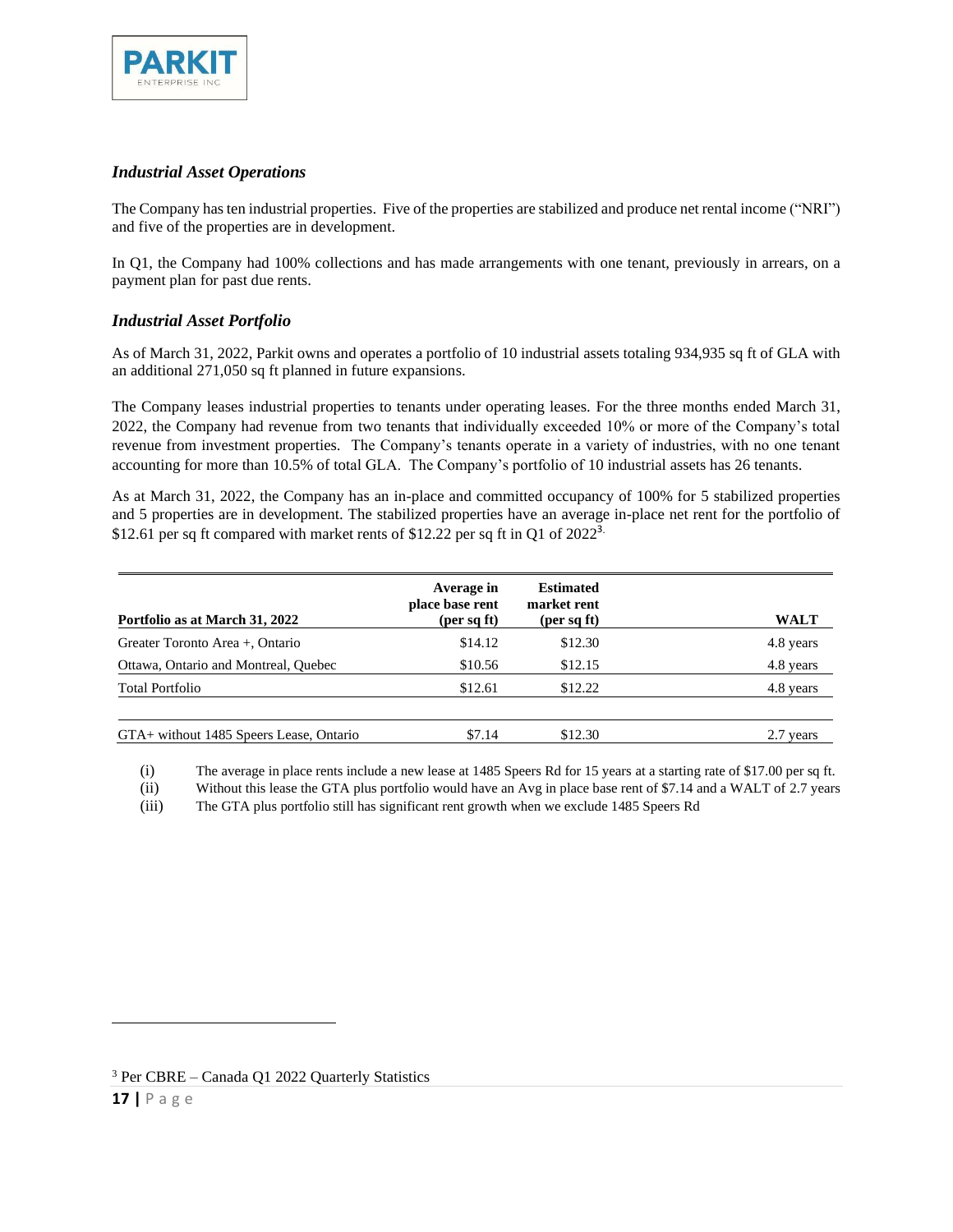

### *Leasing Activity – Renewals*

In Q1, the Company renewed 4,647 sq feet of space in Ottawa at a net rental rate averaging \$12.75 per sf over 4 years, which was 38% over the prior in-place rents. The Company expects to renew leases at market rates.

|               | <b>Renewal Total</b> |                                  |
|---------------|----------------------|----------------------------------|
|               | <b>GLA</b>           | <b>Rental rate</b><br>growth (%) |
| 2022 renewals | 4,647                | 38%                              |
| 2021 renewals | 9,310                | 44%                              |

#### *Leasing Activity – New Deals*

In Q1, the Company signed a two new lease deal.

- 1485 Speers Rd the Company signed a long-term lease deal with a tenant starting at \$17.00 per sf
- 5610 Finch Ave East the Company signed an interim lease deal with a tenant starting at \$10.00 per sf

The effective lease rates for the new deals is starting at \$14.00 per sf.

#### *Lease Maturity*

The following table details the portfolio lease maturity profile of stabilized investment properties:

| Portfolio as at March 31, 2022                                      | Vacancv                  | 2021                     | 2022   | 2023   | 2024    | 2025   | $2026+$        |
|---------------------------------------------------------------------|--------------------------|--------------------------|--------|--------|---------|--------|----------------|
| Total vacancy / renewal (sq ft)                                     | $\overline{\phantom{a}}$ | $\overline{\phantom{0}}$ | 84,000 | 92,062 | 142.696 | 42,967 | 406,550        |
| Total stabilized GLA <sup>(i)</sup><br>Percentage of stabilized GLA | $\overline{\phantom{a}}$ | $\overline{\phantom{0}}$ | 11%    | 12%    | 19%     | 6%     | 768,275<br>40% |

(i) Includes stabilized and in-transition properties

(ii) Total GLA excludes 194,661 sq ft for 415 Legget Drive and 720 Tapscott Rd, which are in development.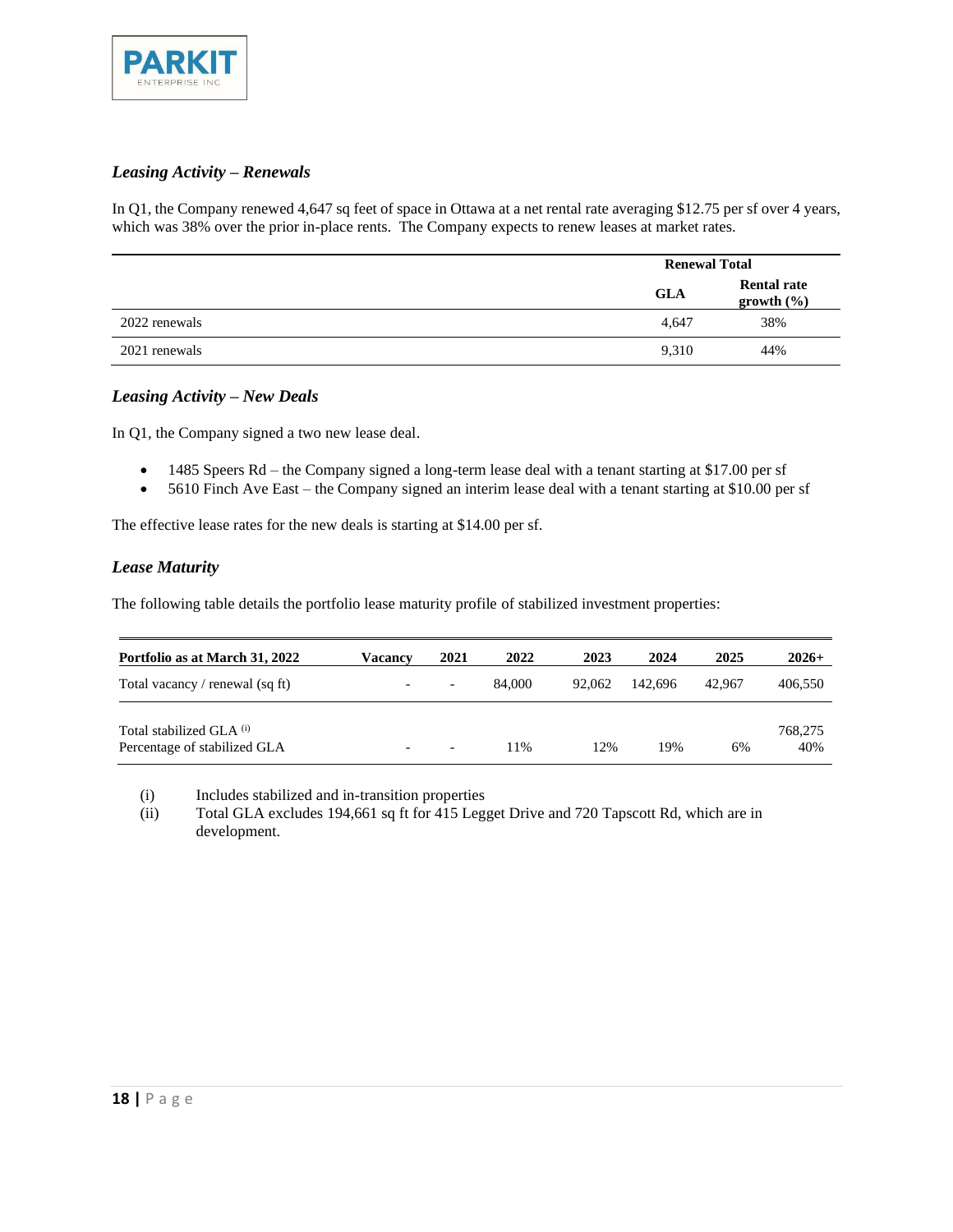## <span id="page-18-0"></span>SECTION 5 – SUMMARY OF QUARTERLY RESULTS

The following table sets forth the selected financial information of the Company for the most recent financial quarters:

|                                              | Three months<br>ended<br>March 31,<br>$2022^{(i) (ii)}$ | <b>Three months</b><br>ended<br>December 31,<br>$2021^{(i)}$ | Three months<br>ended<br>September 30,<br>$2021^{(i)}$ | Three months<br>ended<br><b>June 30,</b><br>$2021^{(i)}$ |
|----------------------------------------------|---------------------------------------------------------|--------------------------------------------------------------|--------------------------------------------------------|----------------------------------------------------------|
| Investment properties revenue                | \$<br>2,110,455                                         | \$<br>2,115,089                                              | \$<br>1,741,371                                        | \$<br>1,327,495                                          |
| Investment properties expense                | (1,242,420)                                             | (1,000,960)                                                  | (694, 785)                                             | (527, 922)                                               |
| Net rental income                            | 868,035                                                 | 1,114,129                                                    | 1,046,586                                              | 799,573                                                  |
| Other expenses (income)                      |                                                         |                                                              |                                                        |                                                          |
| Share of (profit) loss from equity investees | (39, 412)                                               | (30,769)                                                     | 6,547                                                  | (2,400)                                                  |
| General and admin and other (income)         | 351,966                                                 | 247,436                                                      | 291,132                                                | 219,951                                                  |
| Transaction costs and land transfer taxes    |                                                         | (1,793,739)                                                  | 689,838                                                |                                                          |
| Share-based compensation                     |                                                         | 1,507,545                                                    |                                                        | 1,667,520                                                |
| Depreciation                                 | 864,211                                                 | 807,597                                                      | 562,434                                                | 409,310                                                  |
| Finance costs                                | 184,541                                                 | 176,124                                                      | 174,945                                                | 176,430                                                  |
|                                              | 1,361,306                                               | 914,194                                                      | 1,724,896                                              | 2,470,811                                                |
| Income (loss) before tax                     | (493,271)                                               | 199,935                                                      | (678,310)                                              | (1,671,238)                                              |
| Income tax (expense) recovery                |                                                         |                                                              |                                                        | (12, 530)                                                |
| Net (loss) and comprehensive loss            | \$<br>(493, 271)                                        | \$<br>199,935                                                | \$<br>(678,310)                                        | \$<br>(1,683,768)                                        |
| Per share – basic and diluted                | \$<br>(0.00)                                            | \$<br>0.00                                                   | \$<br>(0.00)                                           | \$<br>(0.01)                                             |

|                                              | Three months<br>ended<br>March 31,<br>2021 | <b>Two months ended</b><br>December 31,<br>$2020$ <sup>(vii)</sup> | Three months<br>ended<br>October 31,<br>$2020^{(v)(vi)}$ | Three months<br>ended<br><b>July 31,</b><br>$2020$ <sup>(vi)</sup> |
|----------------------------------------------|--------------------------------------------|--------------------------------------------------------------------|----------------------------------------------------------|--------------------------------------------------------------------|
| Investment properties revenue                | \$<br>594,696                              | \$<br>17,290                                                       | \$                                                       | \$                                                                 |
| Investment properties expense                | (232, 423)                                 | (5,974)                                                            |                                                          |                                                                    |
| <b>Net rental income</b>                     | 362,273                                    | 11,316                                                             |                                                          |                                                                    |
| Other expenses (income)                      |                                            |                                                                    |                                                          |                                                                    |
| Share of (profit) loss from equity investees | 315,855                                    | 78.061                                                             | 4,054,601                                                | 359,780                                                            |
| General and admin and other (income)         | 338,290                                    | 233,386                                                            | 103,970                                                  | 146,241                                                            |
| Transaction costs (iii)(iv)                  | 1,103,901                                  | 1,259,824                                                          |                                                          |                                                                    |
| Depreciation                                 | 187,480                                    |                                                                    |                                                          |                                                                    |
| Finance costs                                | 242,662                                    | 8,114                                                              |                                                          |                                                                    |
|                                              | 2,188,188                                  | 1,579,385                                                          | 4,158,571                                                | 506,021                                                            |
| Income (loss) before tax                     | (1,825,915)                                | (1,568,069)                                                        | (4,158,571)                                              | (506, 021)                                                         |
| Income tax (expense) recovery                | (317)                                      |                                                                    | (197, 437)                                               | (410)                                                              |
| Net (loss) and comprehensive loss            | \$<br>(1,826,232)                          | \$<br>(1,568,069)                                                  | \$<br>(4,356,008)                                        | \$<br>(506, 431)                                                   |
| Per share – basic and diluted                | \$<br>(0.01)                               | \$<br>(0.04)                                                       | \$<br>(0.12)                                             | \$<br>(0.01)                                                       |

(i) The results for the three months ended December 31, September 30, June 30, and March 31, 2021, reflect the continued shift into an industrial real estate platform.

(ii) The additional costs for the quarter ending March 31, 2022 are a result of unstabilized investment properties

(iii) The transaction costs and land transfer taxes have been expensed for the three months ended March 31, 2021 and three months ended Sept 30, 2021 have been subsequently capitalized in the three months ended December 31, 2021.

(iv) The costs for the two months ended December 31, 2020 have been capitalized and subsequently expensed to reflect a one-time impairment of the investment properties.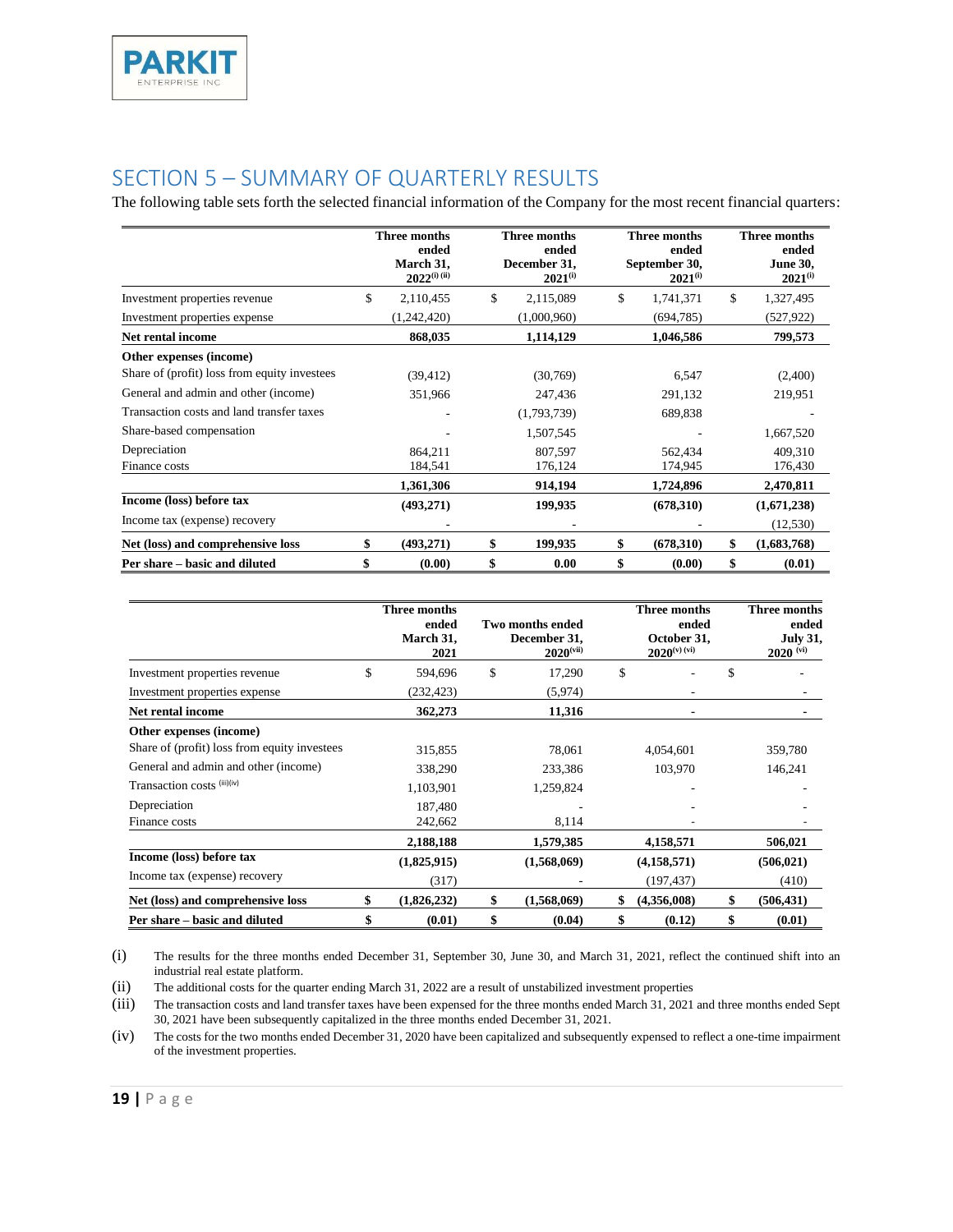

- (v) For the three months ended October 31, 2020, the loss from equity investees is a result of the Company's book value adjustment to its Joint Venture balance arising from an impairment based on the appraised values to the Joint Venture due to the impacts of COVID-19.
- (vi) The period October 31, 2020 and prior, reflect a parking platform with the operations consisting of equity investments.
- (vii) The Company changed its year-end to December 31, which resulted in a two-month stub period for December 31, 2020.

# <span id="page-19-0"></span>SECTION 6 – LIQUIDITY AND CAPITAL RESOURCES

|                                       | <b>Balance at</b><br><b>Balance at</b><br><b>March 31, 2022</b><br><b>December 31, 2021</b> |               | <b>Balance at</b><br><b>December 31, 2020</b> |             |    |            |
|---------------------------------------|---------------------------------------------------------------------------------------------|---------------|-----------------------------------------------|-------------|----|------------|
| <b>Liquidity and Leverage</b>         |                                                                                             |               |                                               |             |    |            |
| Cash                                  | S                                                                                           | 5,793,167     |                                               | 21.797.256  | \$ | 9,140,322  |
| Working capital                       | \$                                                                                          | 4,961,786     |                                               | 20,698,840  | \$ | 8,796,836  |
| Total assets                          | \$                                                                                          | 181, 185, 538 | S.                                            | 177,640,703 | \$ | 60,332,290 |
| Total debt (loans and borrowings) (i) | S                                                                                           | 17,011,671    |                                               | 17,126,214  | \$ | 25,923,039 |
| Total equity                          |                                                                                             | 160,332,809   | S.                                            | 158,326,080 | \$ | 33,681,061 |

#### *Cash*

Cash decreased to \$5,793,167 as at March 31, 2022 from \$21,797,256 as at December 31, 2021. The decrease is a result of the cash used in operations, cash used in the acquisition of investment properties and the associated transaction costs, and cash used for the repayment of debt.

#### *Working capital*

Working capital decreased to \$4,961,786 as at March 31, 2022 from \$20,698,840 as at December 31, 2021. The decrease is a result of the decrease in cash for the period.

#### *Total assets*

Total assets increased to \$181,185,538 as at March 31, 2022 from \$177,640,703 as at December 31, 2021. The increase is a result of additional investment properties purchased less cash consideration paid and any changes in working capital.

#### *Total debt*

Total debt decreased to \$17,011,671 as at March 31, 2022 from \$17,126,214 as at December 31, 2021. The decrease is a result of the repayment of the mortgage debt.

#### *Total equity*

Total equity increased to \$160,332,809 as at March 31, 2022 from \$158,326,080 as at December 31, 2021. The increase is a result of additional capital received as consideration for the purchase of investment properties offset by the net loss for the period.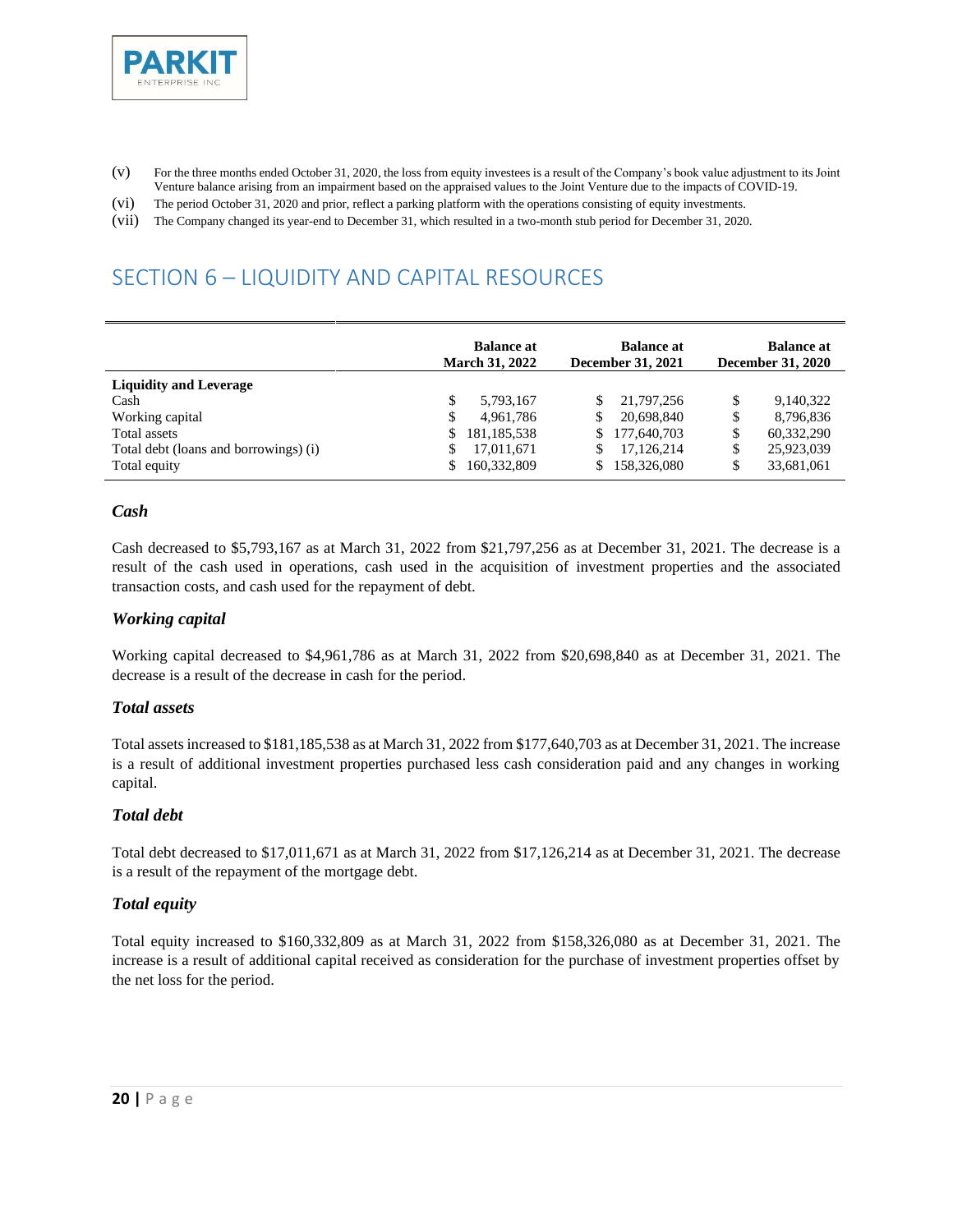

#### *Debt summary*

The following table summarizes the debt as of March 31, 2022 and December 31, 2021

|                                                   | <b>Maturity</b>  | <b>Interest</b><br>rate | <b>March 31, 2022</b>   |          | December 31,<br>2021 |
|---------------------------------------------------|------------------|-------------------------|-------------------------|----------|----------------------|
| Mortgages:                                        |                  |                         |                         |          |                      |
| At amortized cost – Fixed                         | January 1, 2024  | 4.46%                   | \$<br>8.144.483         | <b>S</b> | 8,199,628            |
| At FVTPL - Mortgages<br>- Interest rate swap (ii) |                  |                         | 9,335,580<br>(414, 611) |          | 8,876,796<br>108,488 |
|                                                   | November 1, 2029 | 3.49%                   | 8,920,969               |          | 8,985,284            |
|                                                   |                  |                         |                         |          |                      |
| <b>Total Debt</b> <sup>(i)</sup>                  |                  |                         | \$<br>17,065,452        | \$.      | 17,184,912           |
| Financing costs, net (iii)                        |                  |                         | (53, 781)               |          | (58,698)             |
| Carrying value (iv)                               |                  |                         | \$<br>17,011,671        | S        | 17,126,214           |

i. The mortgages are collateralized by a first charge certain investment properties (note 3).

- ii. The mortgage models a fixed rate mortgage with a set interest rate of 3.49% over a 10 year amortization period with a fixed monthly repayment. The components of a mortgage consist of (1) a mortgage with a non-revolving floating rate instalment payment in fixed principal amounts plus interest at the lender's prime rate plus 1.30% per annum, where prime rate is 1.5% and (2) banker acceptance swap for a stamping fee at 1.50% per annum. There is an interest rate swap that limits the floating interest rate exposure under the loan to a fixed rate of 3.49% per annum. The swap contract requires settlement of net interest receivable or payable every 30 days. The settlement dates coincide with the dates on which interest is payable on the underlying mortgage payable. The mortgage and interest rate swap have been accounted for at FVTPL. As at March 31, 2022, the interest rate swap was in a net asset position amounting to \$414,611 (December 31, 2021 – liability position \$108,488).
- iii. The deferred financing costs consist of fees and costs incurred to obtain the related mortgage financing, less accumulated amortization of \$24,589 at March 31, 2022 (December 31, 2021 - \$19,671).
- iv. See note 15 of the unaudited condensed consolidated interim financial statements for the three months ended March 31, 2022 for additional disclosure on the estimated fair value of the debt.

The following table provides a continuity of total debt for the three months ended March 31, 2022.

|                                                            | <b>March 31, 2022</b> |
|------------------------------------------------------------|-----------------------|
| <b>Balance at beginning of period</b>                      | \$<br>17,126,214      |
| Debt repayment                                             | (119, 461)            |
| Change in fair value of mortgage payable measured at FVTPL | 523,099               |
| Change in fair value of interest rate swap                 | (523,099)             |
| Amortization of debt issuance costs                        | 4,918                 |
| <b>Balance at end of period</b>                            | 17,011,671            |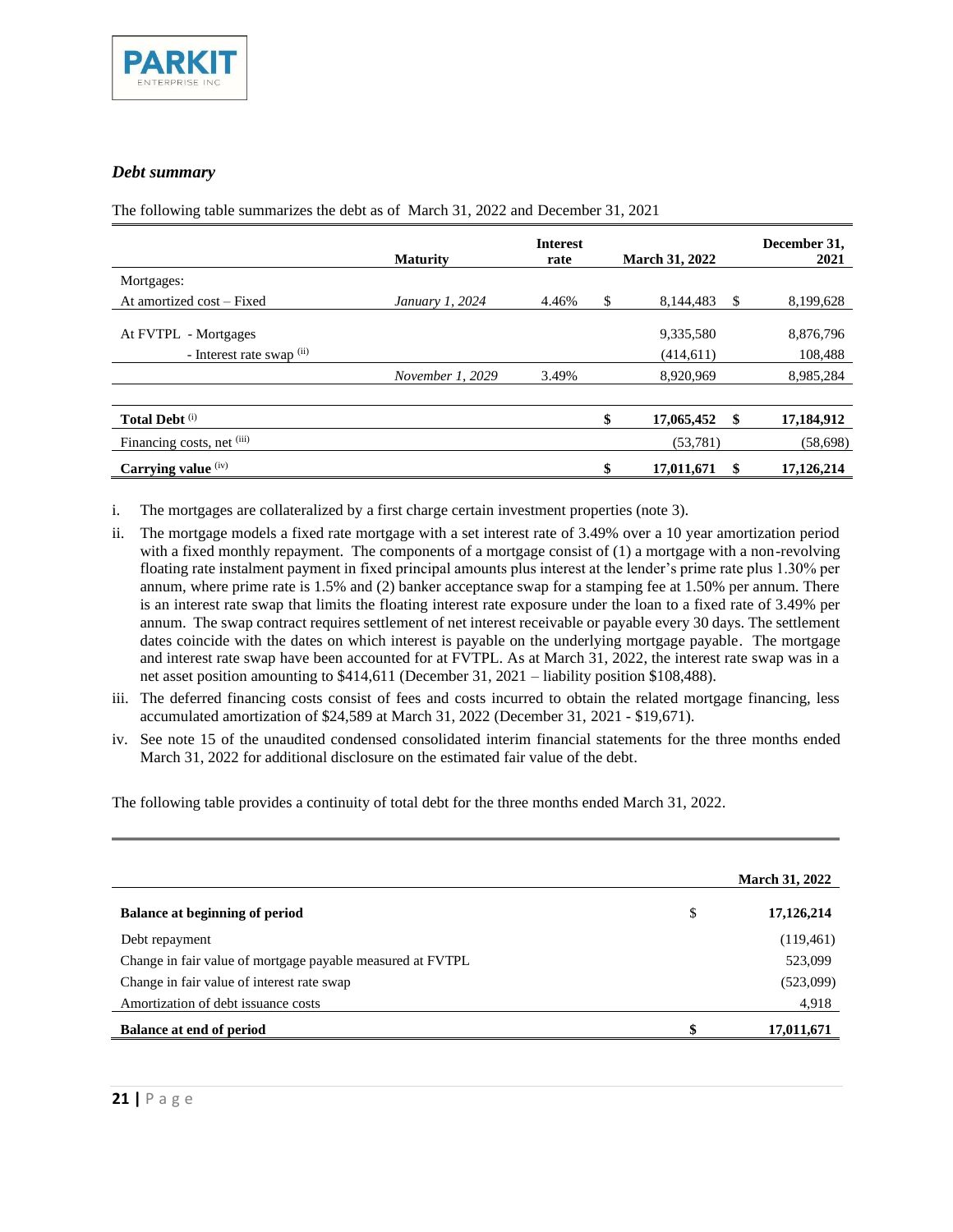

|                           | <b>Total</b>     |
|---------------------------|------------------|
|                           |                  |
| 2022                      | \$<br>365,473    |
| 2023                      | 504,291          |
| $2024$ <sup>(i)</sup>     | 8,020,432        |
| 2025                      | 289,383          |
| 2026                      | 299,646          |
| Thereafter <sup>(i)</sup> | 7,586,227        |
|                           | \$<br>17,065,452 |

## Principal repayments on mortgages in each of the next five years and thereafter are estimated as follows:

i. Includes debt balance due at maturity.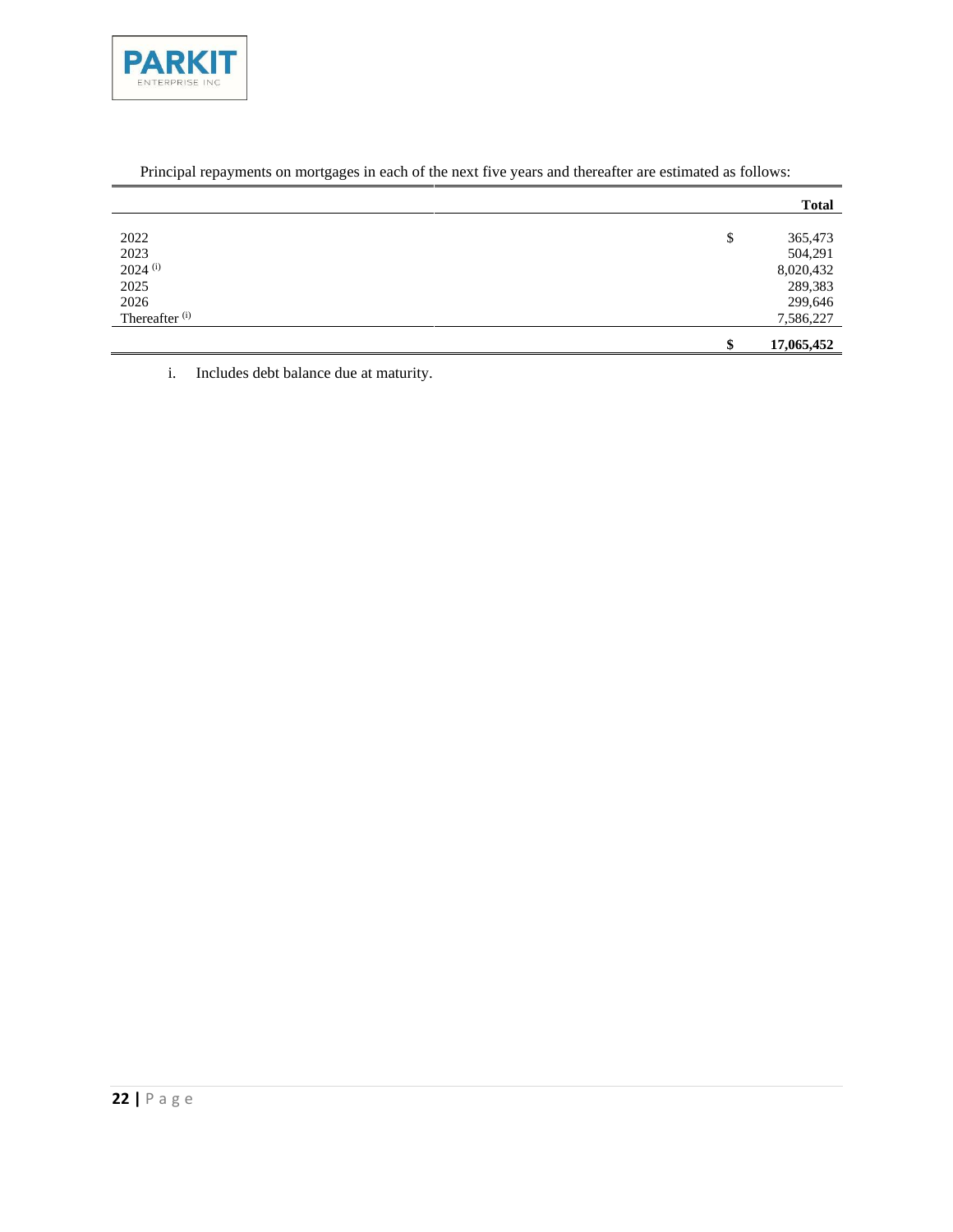

## <span id="page-22-0"></span>SHARES OUTSTANDING

As at the date of this report, the Company has:

- 242,349,662 issued and outstanding common shares (March 31,  $2022 236,464,424$ )
- $7,400,000$  common share stock options outstanding (March 31,  $2022 7,400,000$ )
- No common share purchase warrants outstanding

#### *Equity*

The following table shows the change in number of common shares outstanding and share capital for the periods presented:

|                                                                                                           | Number                   | Amount                   |
|-----------------------------------------------------------------------------------------------------------|--------------------------|--------------------------|
| Balance as at December 31, 2021<br>Shares issued – consideration for acquisition of investment properties | 234,463,680<br>2,000,744 | 168,898,901<br>2,500,000 |
| Balance as at March 31, 2022                                                                              | 236,464,424              | 171,398,901              |

Subsequent to March 31, 2022, the Company issued 5,885,238 shares as consideration for an acquisition of an investment property.

#### *Stock Options*

Stock option transactions are summarized as follows:

|                                            | <b>Number</b><br>of options           | <b>Weighted average</b><br>exercise price |  |
|--------------------------------------------|---------------------------------------|-------------------------------------------|--|
| Balance as at December 31, 2021<br>Granted | 7,400,000<br>$\overline{\phantom{0}}$ | \$1.50                                    |  |
| Balance as at March 31, 2022               | 7.400.000                             | \$1.50                                    |  |

As of March 31, 2022, the following stock options were outstanding and exercisable:

| <b>Exercise Price</b> | Number of           | Number of           | Weighted average |
|-----------------------|---------------------|---------------------|------------------|
|                       | exercisable options | outstanding options | vears to expiry  |
| \$1.50                | 7.400,000           | 7.400.000           | 9.73             |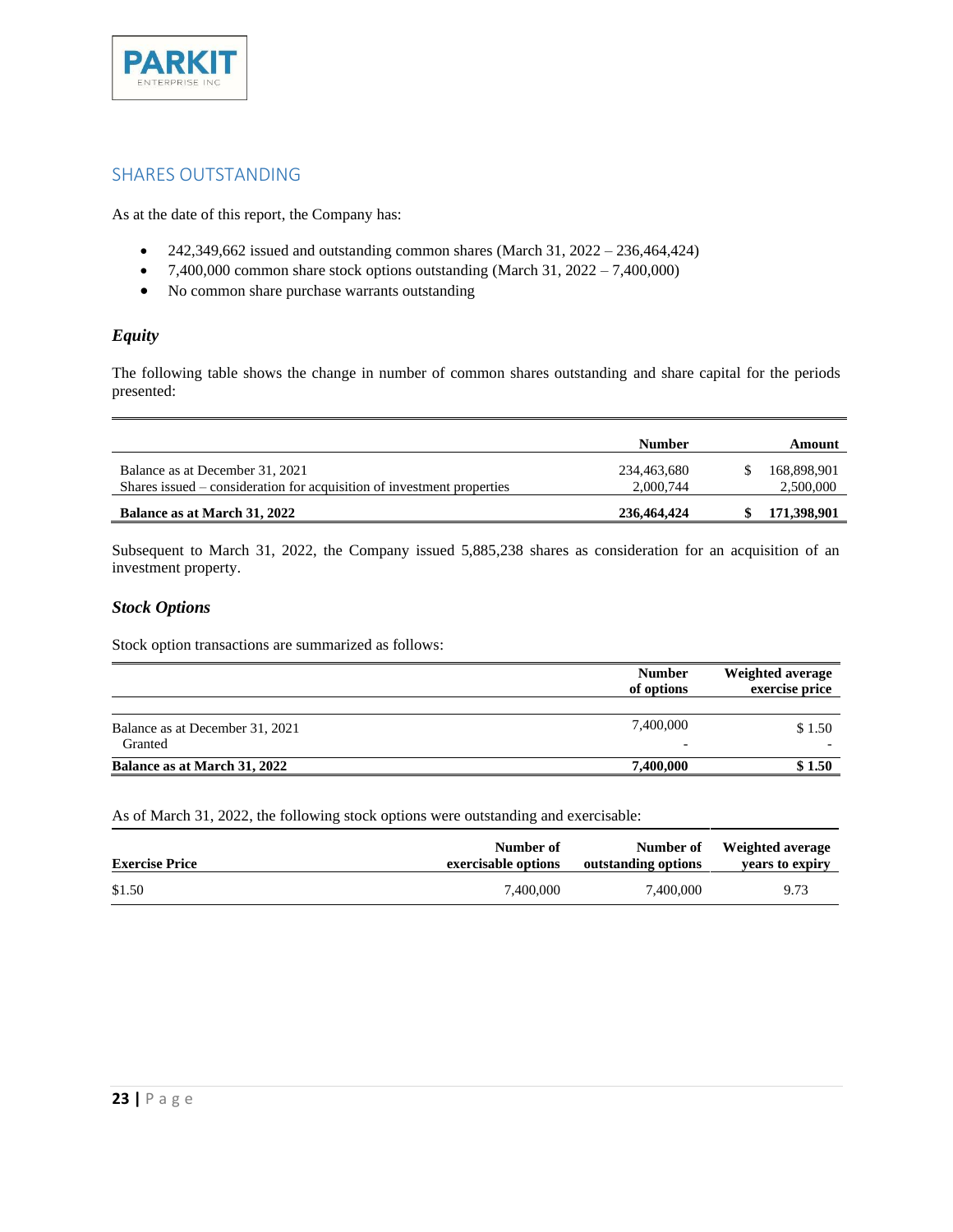

#### *Joint Venture Debt and Cash Obligations*

Management of the Joint Ventures renegotiated existing debt within the Joint Venture to increase amortization and lower servicing costs. Additional reserves were established. The details are in Section 2 – Joint Venture Operations.

During the quarter ended March 31, 2022, the Company contributed \$557,712 to Fly Away Parking. The Company does not expect an additional contribution will be made as the Joint Ventures have been restructured for cost and debt servicing.

#### *Private Placements*

#### *Bought Deal and Non-Brokered Private Placement – February 17, 2021*

On February 17, 2021, the Company completed (i) a bought deal private placement for \$69,000,006 and (ii) concurrent non-brokered private placement for \$14,999,999, each at a price of \$0.95 per common share, issuing 72,631,585 and 15,789,473 common shares, respectively.

#### *Bought Deal and Non-Brokered Private Placement – March 18, 2021*

On March 18, 2021, the Company completed (i) a bought deal private placement for \$40,261,500 and (ii) concurrent non-brokered private placement for \$999,498, each at a price of \$1.50 per common share, issuing 26,841,000 and 666,332 common shares, respectively. The funds from the non-brokered private placement on December 29, 2020, the private placements on February 17, 2021, and the private placements on March 18, 2021 (collectively "Private Placements") will fund future acquisitions and be used for general operational purposes. At the close of the private placements on March 18, 2021, the Company had 233,549,647 common shares issued and outstanding.

The Company raised \$125,261,003 less commission fees in the above listed private placements.

#### *Liquidity*

Notwithstanding, the uncertainty caused by the COVID-19 pandemic, the Company has strengthened its liquidity position by completing private placements at higher valuations and acquired assets which will generate strong cash flows. The Company is in a strong position to strategically acquire assets which will be accretive to cash flows and net asset value.

As of March 31, 2022, the is the available liquidity of the Company:

|                                                         | March 31,<br>2022 |     | December 31,<br>2021 |
|---------------------------------------------------------|-------------------|-----|----------------------|
| FV of unencumbered assets available to be encumbered    | \$<br>40,037,000  | \$. | 120,321,060          |
| Estimated borrowing capacity on unencumbered assets (i) | 22,020,350        |     | 66,176,583           |
| Cash                                                    | 5,793,167         |     | 21,797,256           |
| Available financing based on commitment letter (ii)     | 55,000,000        |     |                      |
| Additional estimated borrowing capacity (above)         | 22,020,350        |     | 66,176,583           |
| Estimated available liquidity (iii)                     | \$<br>82,813,517  | \$. | 87,973,839           |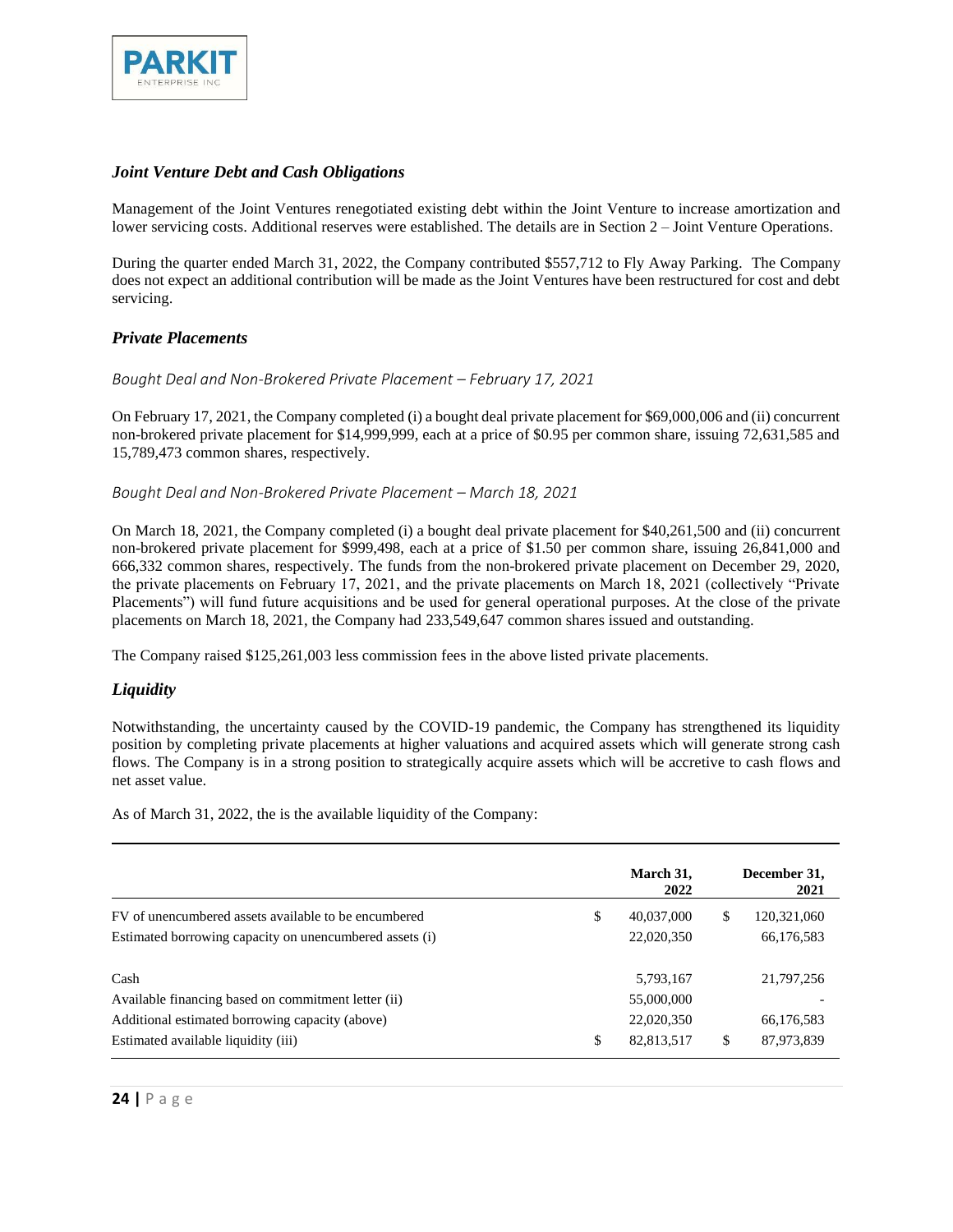

- i. The estimated borrowing capacity is calculated as unencumbered assets available to be encumbered multiplied by 55% loan to value.
- ii. During the quarter ended March 31, 2022, the Company signed a commitment letter with a bank for a three-year \$55 million credit facility to fund real estate acquisitions, refinance certain investment properties, and other general corporate purposes. The facility is comprised of a \$35 million demand revolving term loan and a \$20 million non-revolving term loan. No amount has been drawn from the \$35 million demand revolving term loan as of the date of these consolidated financial statements and the non-revolving term loan of \$20 million was fully drawn by a single drawdown, on April 27, 2022. Interest is payable monthly based on the bank's prime lending rate plus an applicable margin, and stand-by fees apply to the demand revolving term loan. Security on the loan includes first priority charges and assignment of rents on certain investment properties. The Corporation must maintain certain covenants which include a total debt to assets ratio, a tangible net worth ratio, and loan to value ratio.
- iii. For March 31, 2022, the estimated available liquidity was \$82,813,517, compared to \$87,973,839 for December 31, 2021. Though the estimated available liquidity decreased \$5,160,322, the Company purchased, during the three months ended March 31, 2022, \$17,500,000 in investment properties with a combination of shares and funds on hand. The Company expects to use a combination of the estimated available liquidity, in addition to shares and debt to acquire future investment properties.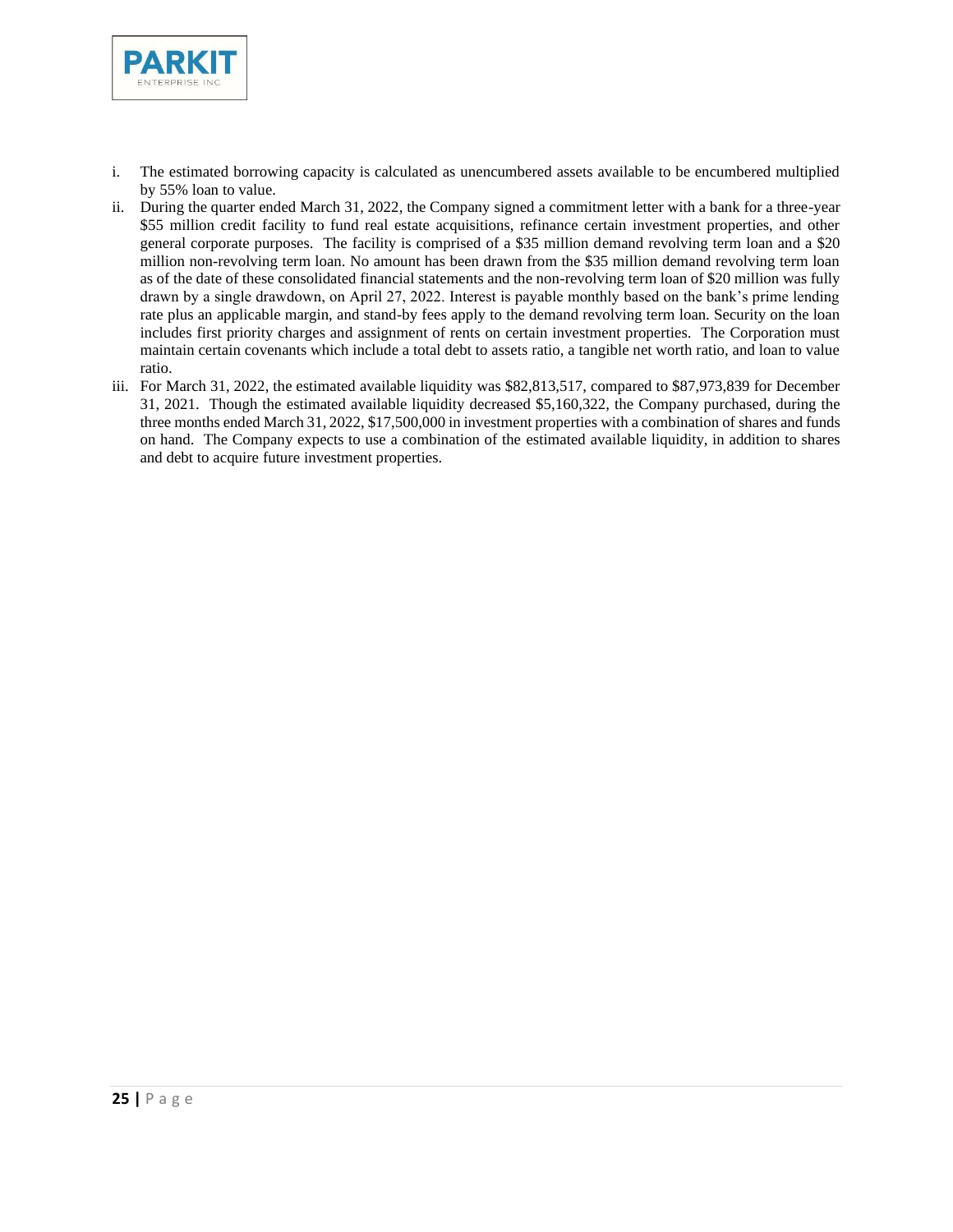

## <span id="page-25-0"></span>CASH FLOW SUMMARY

A summary of the Company's consolidated cash flows is as follows:

|                                                | Three months<br>ended March 31, | Three months<br>ended March 31,<br>2021 |    |                |
|------------------------------------------------|---------------------------------|-----------------------------------------|----|----------------|
| Cash flows from operating activities           | \$                              | 897.823                                 | \$ | 360,570        |
| Cash flows used in investing activities        |                                 | (16, 483, 481)                          |    | (38, 141, 402) |
| Cash flows (used in) from financing activities |                                 | (414, 973)                              |    | 111,065,297    |
| Increase in cash and cash equivalents          |                                 | (16,000,631)                            |    | 73,284,465     |
| Foreign exchange effect on cash                |                                 | (3, 458)                                |    | (3,156)        |
| Cash balance, beginning of the period          |                                 | 21,797,256                              |    | 9,140,322      |
| Cash balance, end of period                    | \$                              | 5,793,167                               |    | 82,421,631     |

#### *Operating Activities:*

The Company had net cash of \$897,823 in operating activities for the three months ended March 31, 2022, compared to cash flow from operations of \$360,570 for the three months ended March 31, 2021, which reflects the Company's activity for the period.

#### *Investing Activities:*

The Company used net cash of \$16,483,481 in investing activities for the three months ended March 31, 2022, compared to cash used of \$38,141,402 from investing activities for the three months ended March 31, 2021, as a result of payments for investment properties and the transaction costs and land transfer tax associated with those purchases. The Company also contributed \$557,692 to its joint venture Fly-Away Parking for the three months ended March 31, 2022, compared to a contribution of \$172,456 for the three months ended March 31, 2021.

#### *Financing Activities:*

The Company used net cash of \$414,973 in financing activities for the three months ended March 31, 2022, compared to net cash received of \$111,065,297 for the three months ended March 31, 2021, as a result of two private placements for \$125,261,003 less fees on February 17, 2021 and March 18, 2021, the repayment of vendor take back loans, and monthly repayment of mortgage debt.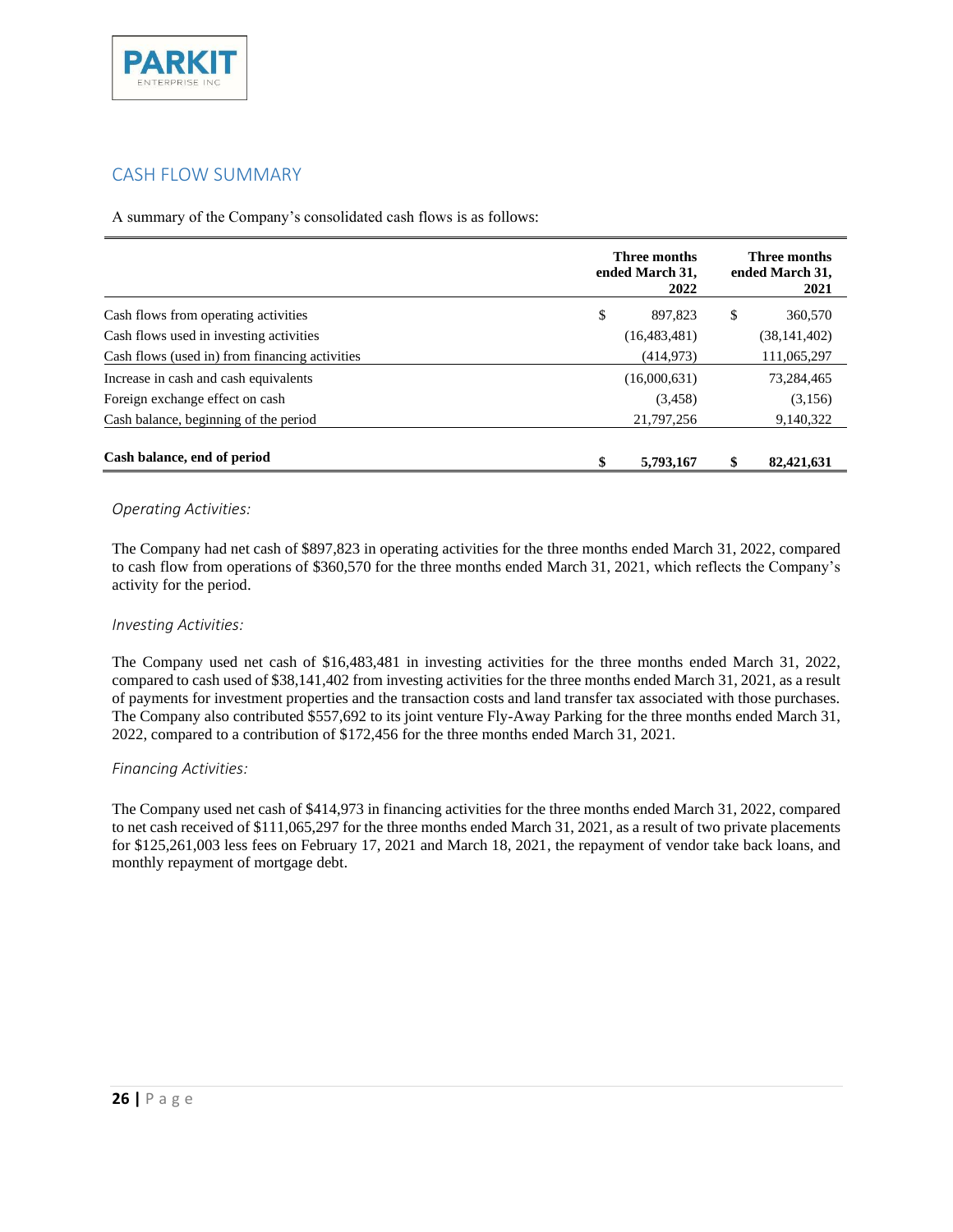

## <span id="page-26-1"></span><span id="page-26-0"></span>SECTION 7 - DISCLOSURES OFF BALANCE SHEET ARRANGEMENTS AND CONTINGENCIES

None.

## <span id="page-26-2"></span>RELATED PARTY TRANSACTIONS

#### *Compensation of key management personnel*

Senior management personnel are those persons having authority and responsibility for planning, directing and controlling the activities of the Company, directly and indirectly. Senior management personnel include the Company's executive officers and members of the Board of Directors.

|                                                                            |   | For the three<br>months ended<br><b>March 31, 2022</b> |    | For the three<br>months ended<br><b>March 31, 2021</b> |
|----------------------------------------------------------------------------|---|--------------------------------------------------------|----|--------------------------------------------------------|
| Total for all senior management<br>Salaries, fees, and short-term benefits | S | 60.720                                                 | -S | 23,100                                                 |
| Total for all directors<br>Fees                                            |   | 42,000                                                 |    | 36,000                                                 |
| <b>Total</b>                                                               |   | 102,720                                                |    | 59,100                                                 |

#### *Transactions with related parties*

Included in accounts payable and accrued liabilities as of March 31, 2022 is \$42,000 for director fees. Included in accounts payable and accrued liabilities as of December 31, 2021 is \$9,361 due to officers for expense reimbursements.

Concurrent with completion of the investment properties acquisitions on December 29, 2020, the Company entered into a property management agreement with Access Results Management Services Inc. ("ARMS"). ARMS and the Company are related by having common members on its Board of Directors. The management agreement has, subject to certain conditions, a five-year term. The Company also receives invoices from ARMS and its related companies for construction, maintenance and other services related to the day-to-day property management.

• For the three months ended March 31, 2022, the Company incurred property management fees and other rental and general operating expenses totalling \$518,371 from ARMS and its related companies (March 31, 2021 - \$107,946).

- For the three months ended March 31, 2022, \$557,036 of costs incurred through ARMS and its related companies have been capitalized to investment properties (March 31, 2021 - \$Nil).
- Amounts due to ARMS and its related companies at March 31, 2022 includes \$905,542 in accounts payable and accrued liabilities (December 31, 2021 - \$1,069,163). Amounts due from ARMS and its related companies at March 31, 2022 include \$89,210 in accounts receivable (December 31, 2021 - \$104,203).

For the three months ended March 31, 2022, the Company earned \$ 256,656 in investment properties revenues from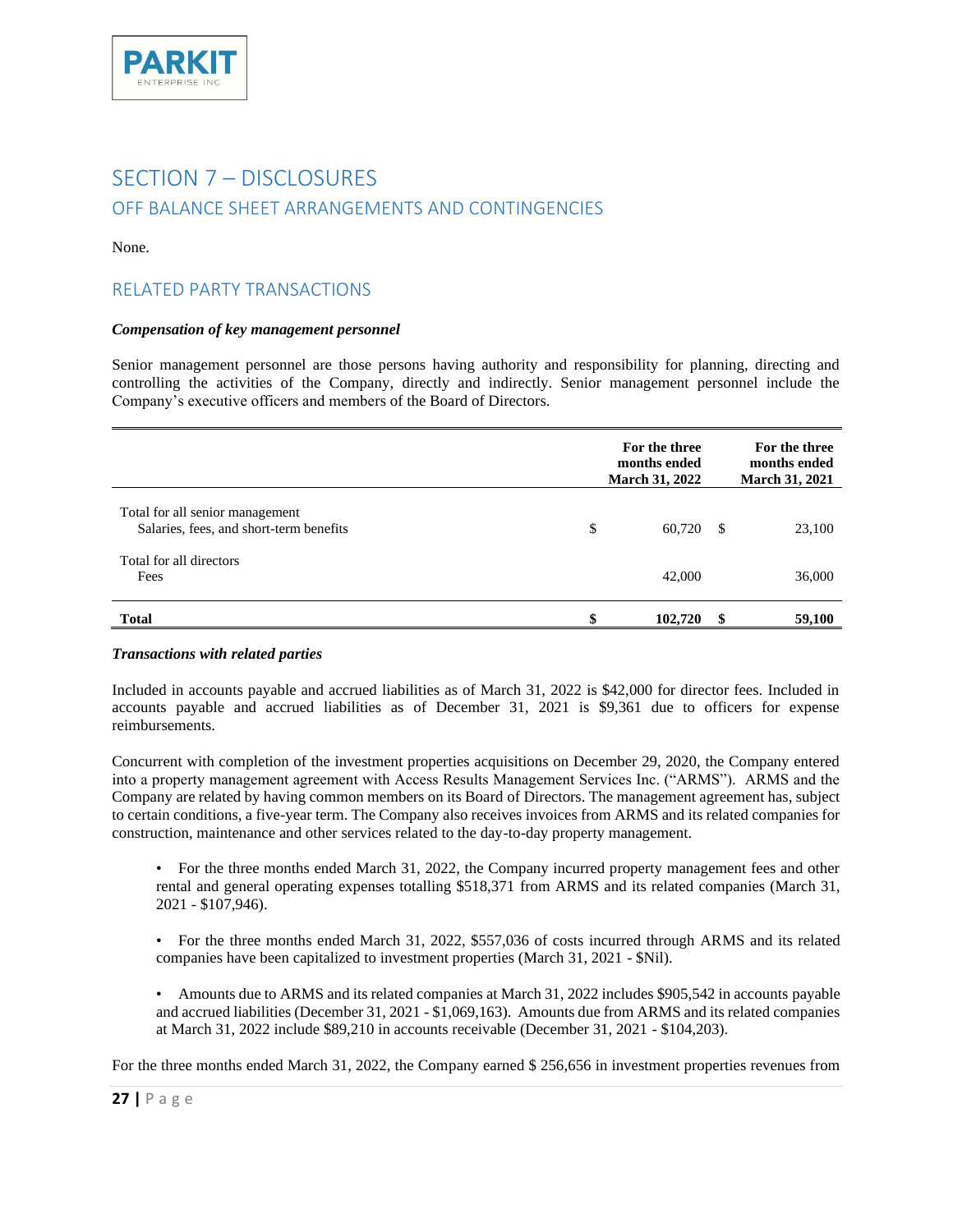

leases with companies controlled by two directors of the Company (March 31, 2021 - \$24,962).

## <span id="page-27-0"></span>CONTRACTUAL OBLIGATIONS AND COMMMITMENTS

The Company has a commitment to contribute 5% of any capital call made by the joint venture. Capital calls will be made for the purpose of acquiring new parking real estate assets as jointly agreed by the members, and at other times as the joint venture may require working capital.

During the three months ended March 31, 2022, the Company contributed \$557,712 to Fly Away Parking. The Company does not expect an additional contribution will be made as the Joint Ventures have been restructured for cost and debt servicing.

## <span id="page-27-1"></span>PROPOSED TRANSACTIONS

Unless otherwise mentioned in the MD&A there are no proposed transactions.

## <span id="page-27-2"></span>CONTROLS AND PROCEDURES

For the purposes of National Instrument 52-109, Certification of Disclosure in Issuers' Annual and Interim Filings, the Company is a Venture Issuer and has made no representations relating to the design and evaluations of the disclosure controls and procedures ("DC&P") and internal controls over financial reporting ("ICFR") and it has not completed such an evaluation. Inherent limitations on the ability of the certifying officers to design and implement on a cost-effective basis DC&P and ICFR may result in additional risks to the quality, reliability, transparency and timeliness of interim and annual filings and other reports provided under securities legislation.

Parkit's shares trade on the TSX-Venture Exchange under the symbol PKT, and the OTC under the symbol PKTEF.

<span id="page-27-3"></span>Additional information related to the Company is available on SEDAR at [www.sedar.com.](http://www.sedar.com/) 

## SECTION 8 – RISKS AND UNCERTAINTIES

In addition to the specific risks discussed in this MD&A, the Company is exposed to various risks and uncertainties, many of which are beyond the control of the Company and could impact the business, financial condition, operating results and prospects. The shareholders should consider these risks and uncertainties when assessing the Company's outlook in terms of investment potential.

The following is an analysis of some key factors that influence the Company's operations:

#### *COVID-19*

While the impact of COVID-19 is expected to be temporary, the current circumstances are dynamic, and it is not possible for the Company to predict the duration or magnitude of the adverse results of the outbreak. The economic downturn resulting from the COVID-19 pandemic and government measures to contain it may, in the short or long term, materially adversely impact the Company's industrial and parking operations and financial performance. A recovery in operations will depend on future developments that are uncertain and unpredictable, including the duration and spread of COVID-19, increase in government regulations, "lockdowns", and the resulting impact to economies and to the demand. With respect to parking, the recovery of air travel will be an important factor to the parking facilities that primarily service nearby airports. It is difficult to estimate the nature, timing, and extent of the business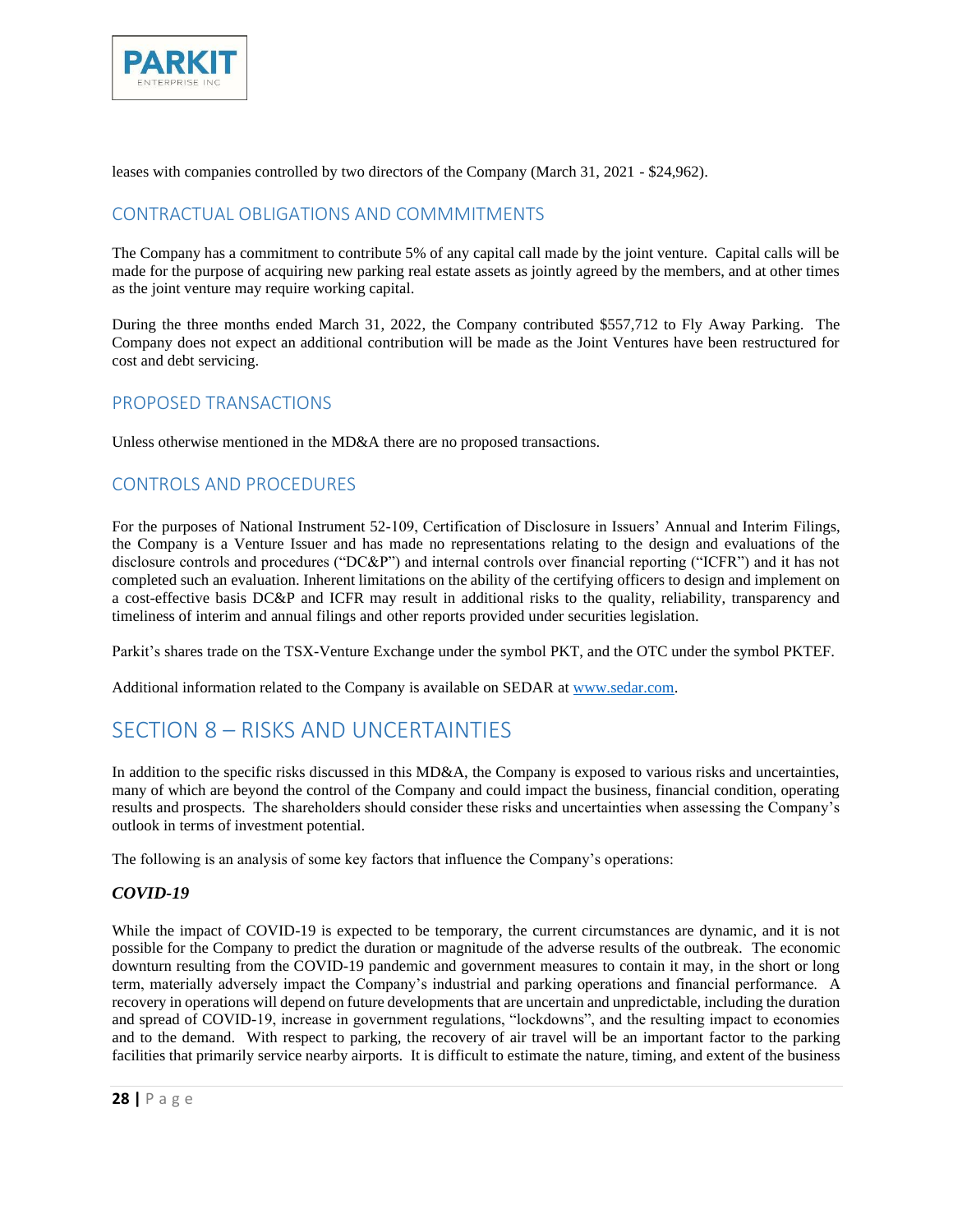

and economic impact on the Company's financial performance or its ability to raise funds, and this uncertainty could materially affect the Company's operations and financial condition.

#### *Current Economic Environment*

Continued concerns about the uncertainty over whether the economy will be adversely affected by inflation, deflation or stagflation, and the systemic impact of increased unemployment, volatile energy costs, geopolitical issues, the availability and cost of credit, the mortgage market, distressed commercial real estate market and the global outbreak of COVID-19 have contributed to increased market volatility and a weakened business and consumer confidence. Market uncertainty have also adversely impacted on the ability of the Company's tenants and operators to maintain occupancy rates in properties which could harm our financial condition.

#### *Future Financing, Interest Rate and Access to Capital*

We may require additional financing in order to fund our operations or business expansion. The Company is subject to risk associated with both debt and equity financing. Our ability to arrange such financing in the future will depend in part upon prevailing capital market conditions, as well as our business success. There can be no assurance that we will be successful in our efforts to arrange additional financing on terms satisfactory to us. If additional financing is raised by the issuance of shares from treasury, control of the Company may change and shareholders may suffer additional dilution. If adequate funds are not available, or are not available on acceptable terms, we may not be able to operate our businesses at their maximum potential, to expand, to take advantage of other opportunities, or otherwise remain in business.

#### *Competition*

In the real estate business, the Company faces significant competition with developers, managers, and owners of industrial properties competing to acquire properties and also seeking tenants. Some of the Competition may be better capitalized and may be strong financially and hence better able to withstand an economic downturn. The competition could negatively affect the Company's ability to lease space and acquire properties which could adversely affect the Company's financial condition.

The Company's parking facilities directly compete with existing parking facilities and results are affected by availability of other facilities servicing the same geographic region. The proximity of competitors that will have an impact on operations varies from type of parking facility (off-airport, stadium, central business district).

#### *Real Property Ownership and Tenant Risks*

The Company owns properties in the portfolio and is expected to acquire other real property in the future.

The value of the real property depends on the credit and financial stability of tenants and on minimizing vacancy rates. The Company's financial condition will be affected by the tenants' ability to meet their obligations and the Company's ability to lease vacant space. During the term of a tenants' occupancy, the Company has lease provisions requiring tenants maintain continuous occupancy, but there is no assurance that the tenants will maintain their occupancy. At the end of a lease term, a tenant may not renew their lease and there are no assurances that the tenant will be replaced. The terms of subsequent leases may be less favourable than the existing lease.

#### *Geographic*

The Company's investment properties are located in Ontario in the Toronto and Ottawa region. The Company's performance and the value of the investment properties are sensitive to changes in the economic condition and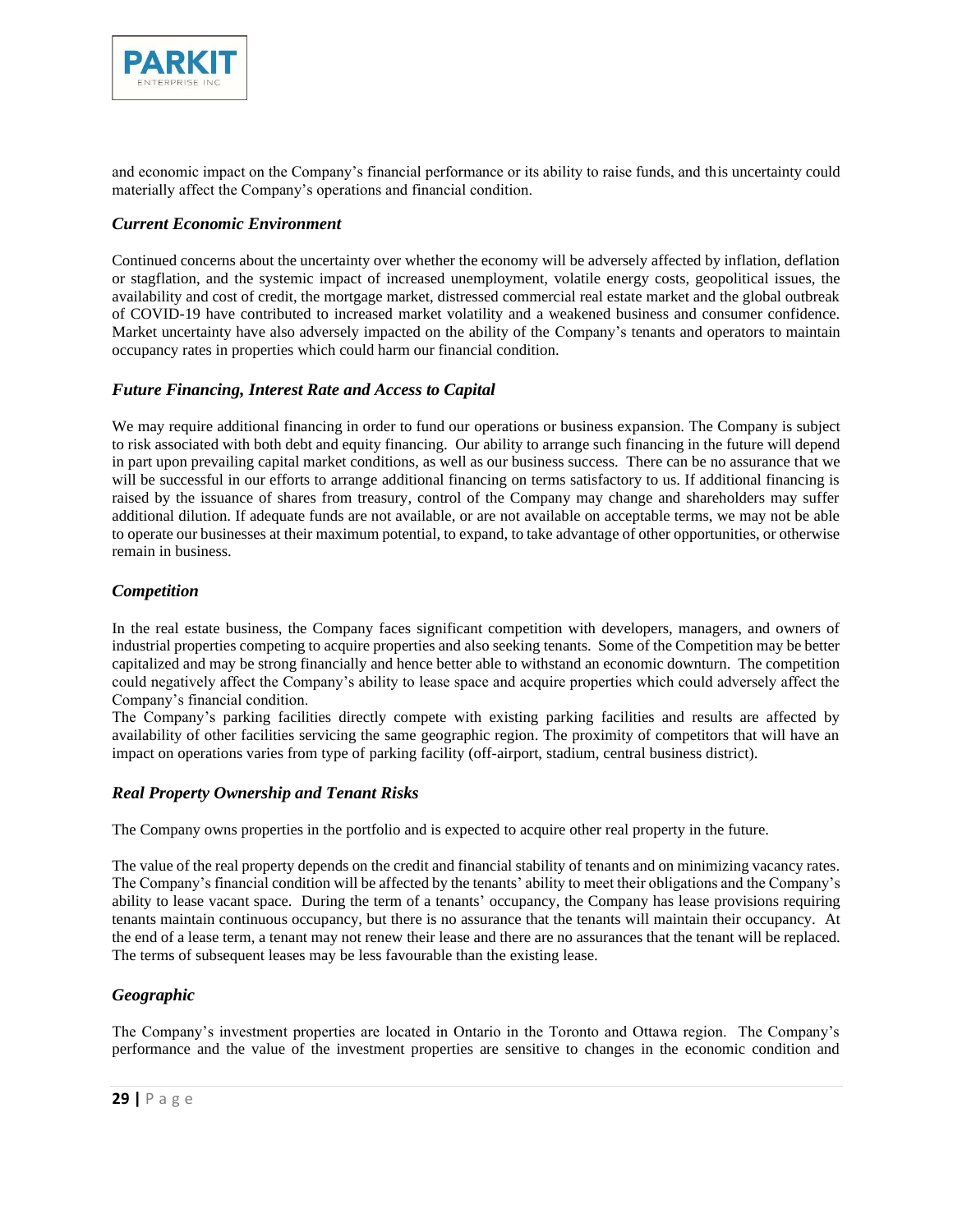

regulatory environment of Ontario, and any adverse changes in economic condition or regulatory environment may adversely affect its financial condition.

The Company's parking assets are located in the US. The performance of the joint ventures and the value of the parking assets are sensitive to changes in the economic condition and regulatory environment of the US, and any adverse changes in economic condition or regulatory environment may adversely affect its financial condition.

#### *Fixed costs*

The Company's investment properties have fixed costs including but not limited to property taxes, maintenance costs, mortgage payments, insurance costs, ongoing servicing costs and capital expenditures. Significant vacancy will have an adverse effect on the Company's financial condition. The timing of capital expenditures may also affect the capital and liquidity of the Company.

#### *Future Acquisitions*

As part of our business strategy, the Company plans to grow through identifying acquisition opportunities, pursuing such opportunities, consummating acquisitions and effectively operating and leasing such properties. If the Company is unable to manage growth effectively, it could adversely impact the financial condition of the Company.

Acquisitions and developments rely on the representations and warranties given by third parties to protect against undisclosed, unknown, or unexpected liabilities which may adversely affect the Company's financial condition. The representations and warranties may not adequately protect against all liabilities and any recourse against third parties may be limited by the financial capacity of such third parties. The acquisitions and developments may not meet the Company's expectation of operational or financial performance due to unexpected costs and other unknown items which is inherent to the any real estate acquisition.

#### *Developments*

Development and expansion of properties have significant risks including, but not limited to, contractual risks, construction risks, inflation and cost risks, shortages of experience labour, trades and services, and regulation risk associated with entitlements, zoning, and permit approval. The COVID-19 pandemic adds additional risks to the development process which include but are not limited to, potential development delays, fluctuations in costs, slower pace of lease-up, lower sales price and lower property valuation. The effect of the COVID-19 pandemic are uncertain and difficult to predict. There are no certainty to the timing, cost and financial yield of the development activities.

#### *Industry Regulation*

There can be no assurances that we may not be negatively affected by changes in Canada, United States, or other legislation, or by any decisions or orders of any governmental or administrative body or applicable regulatory authority.

Our operations are governed by a broad range of federal, state, provincial and local environmental, health and safety laws and regulations, permits, approvals, common law and other requirements that impose obligations in relation to, among other things: worker health and safety. As such, there are potential liability risks (including potential civil actions, compliance or remediation orders, fines and other penalties) with respect to certain aspects of our businesses.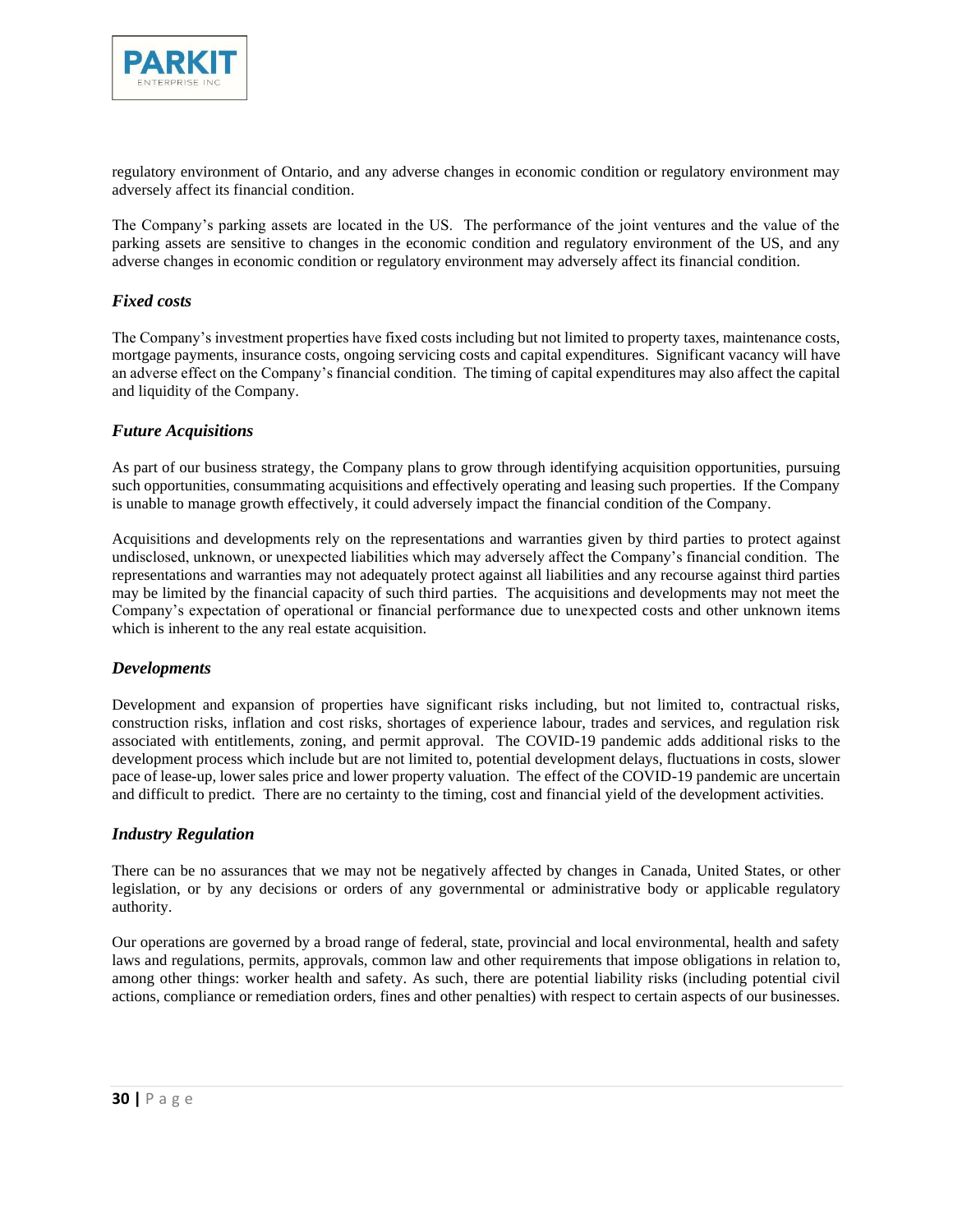

### *Cybersecurity Risk*

Cybersecurity is an increasing area of focus as the Company relies on digital technologies in its operations. The introduction of work from home, reliance on computers, digital devices, digital storage, banking and other services increase the exposure to cyber related risks. Cyber-attacks can include but are not limited to phishing, virus, cyber extortion, social media fraud, financial theft, identity theft and attacks on personal and sensitive data. The Company has programs, systems and processes to protect against cyberattacks but the results of successful attacks could have an adverse impact on the Company's financial condition.

The Company is continuing to evolve its security protocols and has engaged technology vendors concerning data security, access controls and other programs.

#### *General insured and uninsured risks and potential litigation*

The operations of the Company have an inherent liability risks. The Company may be the subject of complaints, litigation from tenants, employees or third parties. The damages claimed could be substantial.

The Company carries comprehensive general liability, fire and flood and extended coverage and rental loss insurance with standard policy specifications, limits and deductibles. There can be no assurance that all claims will be covered by the insurance coverage. A successful claim against the Company could materially affect the financial condition of the Company.

#### *Conflicts of Interest*

Certain directors and officers are, and may continue to be, involved in consulting activities outside of their roles with the Company. Situations may arise where the other interests of these directors and officers may conflict with our interests. Directors and officers of the Company with conflicts of interest will be subject to and follow the procedures set out in applicable corporate and securities legislation, regulation, rules, and policies.

#### *Dependence on, and Protection of, Key Personnel*

We depend on the continued support and involvement of our directors and officers to develop our business and operations, and the services of our key technical, sales, marketing, and management personnel. The Company is also dependent on its property manager and asset manager, ARMS, which manages its investment properties. The loss of any of these key persons or a change to its relationship with ARMS could have a material adverse effect on our business, our results of operations, our ability to implement our business plans, and our financial condition. Our success is also highly dependent on our continuing ability to identify, hire, train, motivate and retain highly qualified technical, sales, marketing and management personnel. Competition for such personnel can be intense, and we cannot provide assurance that we will be able to attract or retain highly qualified personnel in the future. Our inability to attract and retain highly qualified technical, sales, marketing and management personnel may adversely affect our future growth and profitability. It may be necessary for us to increase the level of compensation paid to existing or new employees to a degree that our operating expenses could be materially increased. We do not currently maintain corporate life insurance policies on key employees.

#### *Currency Fluctuations*

Our revenue and operating expenses are incurred in Canadian and U.S. dollars. Fluctuations in the exchange rate between the U.S. and Canadian dollar may have a material adverse effect on our business, financial condition, and operating results.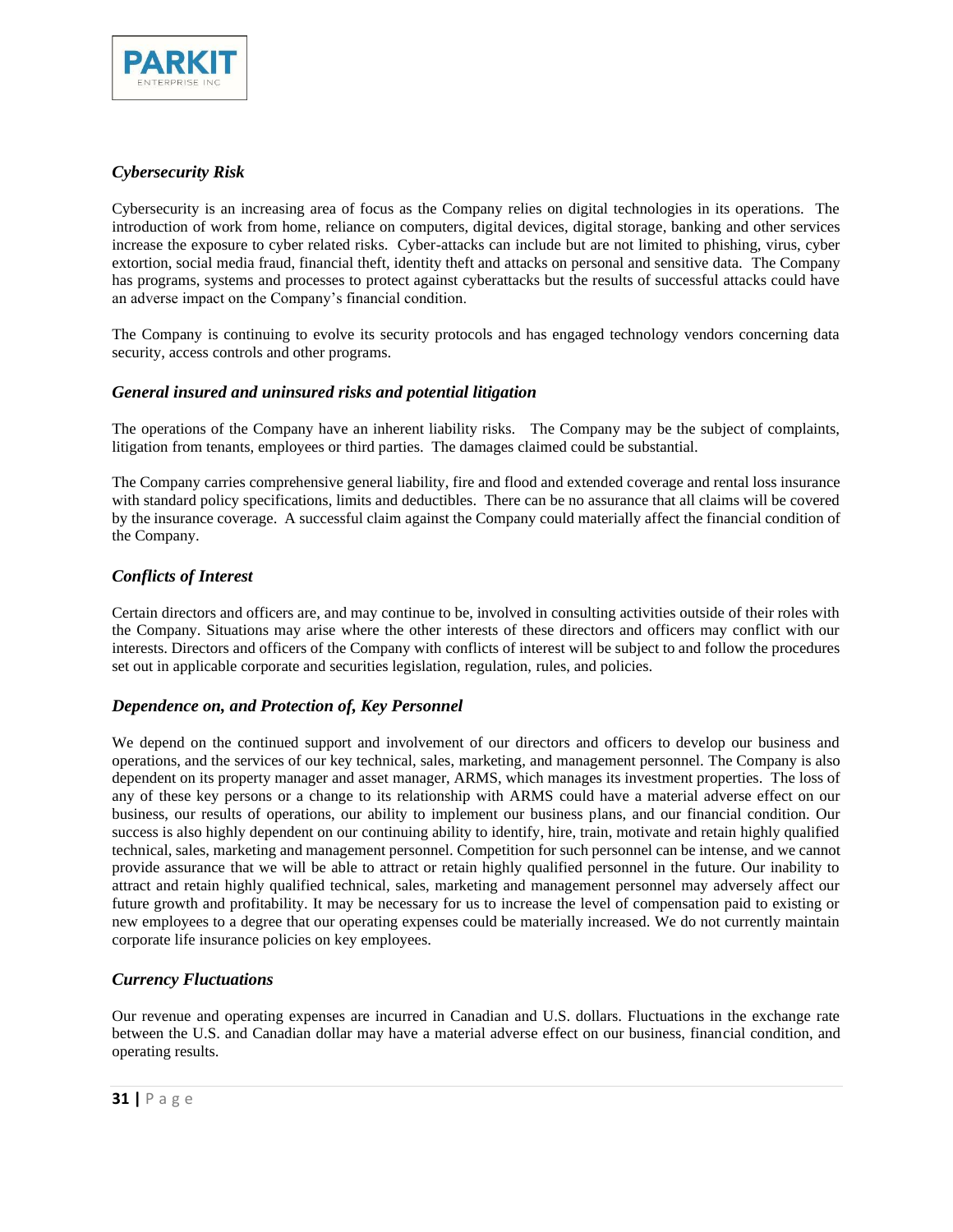

#### *Internal Controls and Procedures*

Management of the Company has established processes to provide them with sufficient knowledge to support representations that they have exercised reasonable diligence to ensure that (i) the financial statements of the Company do not contain any untrue statement of material fact or omit to state a material fact required to be stated or that is necessary to make a statement not misleading in light of the circumstances under which it is made, as of the date of and for the periods presented thereby, and (ii) the financial statements of the Company fairly present in all material respects the financial condition, results of operations and cash flow of the Company, as of the date of and for the periods presented. However, as a venture issuer, the certifying officers of the Company filing such financial statements do not make any representations relating to the establishment and maintenance of:

- controls and other procedures designed to provide reasonable assurance that information required to be disclosed by the Company in its annual filings, interim filings or other reports filed or submitted under securities legislation is recorded, processed, summarized and reported within the time periods specified in securities legislation; and
- a process to provide reasonable assurance regarding the reliability of financial reporting and the preparation of financial statements for external purposes in accordance with the Company's accounting principles.

The Company's certifying officers are responsible for ensuring that processes are in place to provide them with sufficient knowledge to support the representations they are making in the certificate. Investors should be aware that inherent limitations on the ability of certifying officers of a venture issuer to design and implement on a cost-effective basis disclosure controls and procedures, and internal controls over financial reporting, may result in additional risks to the quality, reliability, transparency and timeliness of interim and annual filings and other reports provided under securities legislation.

#### *Credit risk*

Credit risk is the risk of loss associated with a counterparty's inability to fulfill its payment obligations. The Company's exposure to credit risk is primarily on its cash and receivables. All of the Company's cash is held with reputable financial institutions. The Company's policy is to deal only with creditworthy counterparties. None of the Company's financial assets are secured by collateral or other credit enhancements.

With respect to the joint venture activities, the main activities are the management fee receivables and distributions from a joint venture partner. In determining expected credit losses from these counterparties, the Company considered estimated future cash-flows of the joint venture. The maximum exposure to credit risk is equal to the carrying value of the financial assets.

The Company has credit risk from the possibility that tenants in investment properties may not fulfill their lease or contractual obligations. The Company mitigates its credit risk by attracting tenants of sound financial standing and by diversifying its mix of tenants. The Company also monitors tenant payment patterns and discusses potential tenant issues with property managers on a regular basis. The maximum exposure to credit risk is the carrying value of the accounts receivables disclosed in the financial statements. An impairment analysis is performed at each statement of financial position date using a provision matrix to measure expected credit losses, adjusted for forward-looking factors specific to the tenant and the economic environment. The provision is reduced for tenant security deposits held as collateral.

#### *Liquidity risk*

The Company's approach to managing liquidity risk is to ensure that it will have sufficient liquidity to meet liabilities when due. The Company manages maturities of the fixed rate debts, monitors the repayment dates and maintains